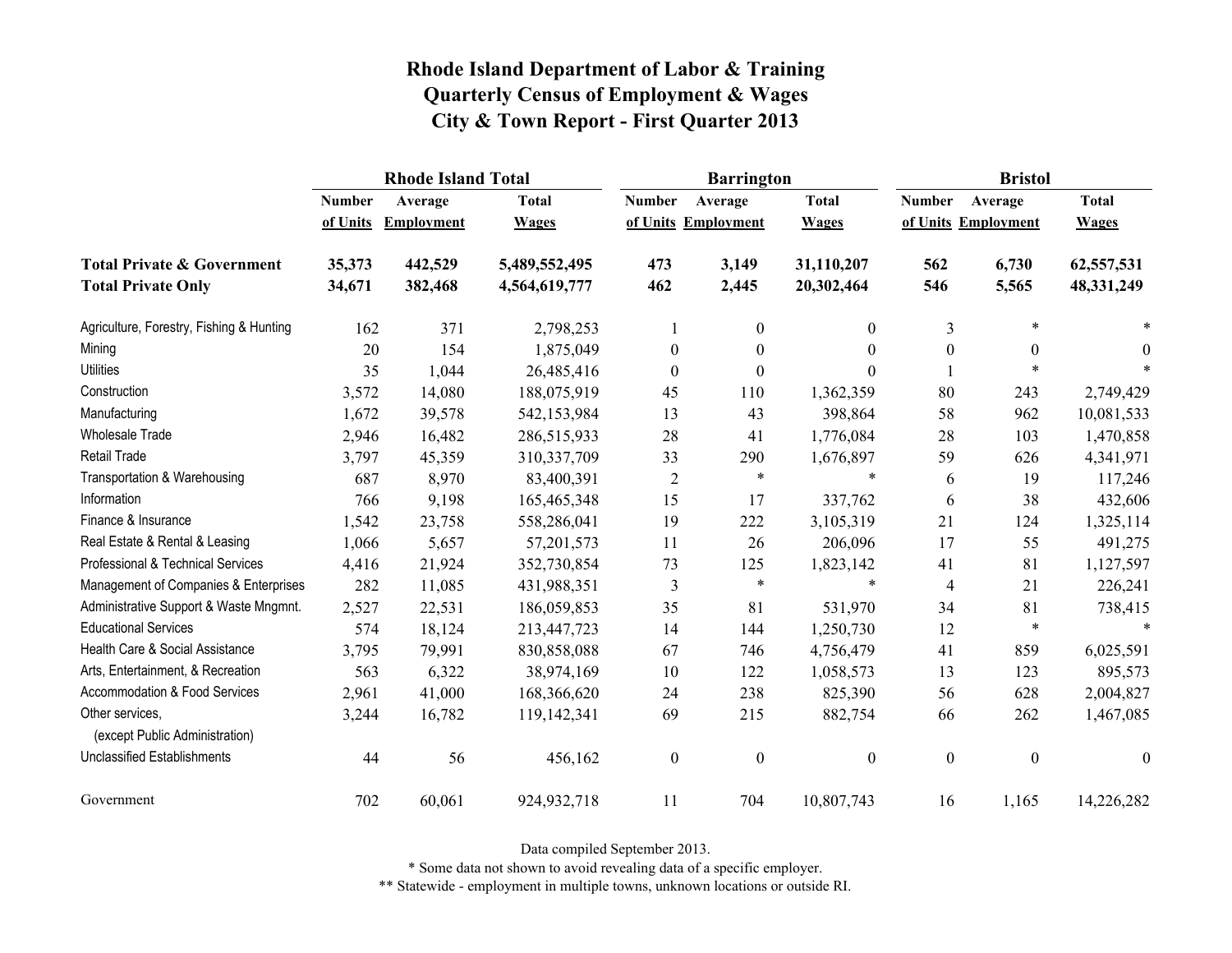|                                          | <b>Burrillville</b> |                     |                  |                  | <b>Central Falls</b> |                  | <b>Charlestown</b> |                     |              |
|------------------------------------------|---------------------|---------------------|------------------|------------------|----------------------|------------------|--------------------|---------------------|--------------|
|                                          | <b>Number</b>       | Average             | <b>Total</b>     | <b>Number</b>    | Average              | <b>Total</b>     | <b>Number</b>      | Average             | <b>Total</b> |
|                                          |                     | of Units Employment | <b>Wages</b>     |                  | of Units Employment  | <b>Wages</b>     |                    | of Units Employment | <b>Wages</b> |
| <b>Total Private &amp; Government</b>    | 283                 | 2,965               | 24,931,378       | 250              | 3,086                | 28,116,831       | 239                | 1,281               | 12,646,699   |
| <b>Total Private Only</b>                | 267                 | 2,362               | 19,181,290       | 242              | 2,465                | 19,158,966       | 224                | 1,094               | 10,613,664   |
| Agriculture, Forestry, Fishing & Hunting | 3                   | $\ast$              | $\ast$           | $\Omega$         | $\theta$             | $\theta$         | 4                  | $\ast$              |              |
| Mining                                   | $\theta$            | $\theta$            | $\theta$         | 0                |                      | 0                |                    | $\ast$              |              |
| <b>Utilities</b>                         | $\overline{2}$      | $\ast$              | $\ast$           | 0                |                      | $\Omega$         | $\mathbf{0}$       | $\boldsymbol{0}$    | 0            |
| Construction                             | 52                  | 189                 | 3,020,385        | 24               | 103                  | 980,739          | 54                 | 135                 | 1,401,291    |
| Manufacturing                            | 11                  | 574                 | 5,325,846        | 29               | 606                  | 5,538,709        | 3                  | $\ast$              |              |
| <b>Wholesale Trade</b>                   | 21                  | 45                  | 596,557          | 4                | 38                   | 335,221          | 7                  | 18                  | 387,418      |
| <b>Retail Trade</b>                      | 19                  | 148                 | 747,020          | 46               | 218                  | 1,387,655        | 22                 | 130                 | 937,253      |
| Transportation & Warehousing             | 4                   | $\ast$              | $\ast$           | 4                | 19                   | 65,275           | 5                  | $\ast$              |              |
| Information                              | 6                   | 31                  | 167,657          | $\overline{2}$   | 4                    | 49,373           | 5                  | 22                  | 108,545      |
| Finance & Insurance                      |                     | 9                   | 84,509           | 8                | 76                   | 673,362          | 8                  | 51                  | 1,070,593    |
| Real Estate & Rental & Leasing           | 5                   | 10                  | 76,216           | 9                | 48                   | 345,284          | 6                  | 20                  | 189,161      |
| Professional & Technical Services        | 23                  | 46                  | 624,069          |                  | 14                   | 100,617          | 19                 | 39                  | 650,232      |
| Management of Companies & Enterprises    |                     | $\ast$              | $\ast$           | $\Omega$         | $\Omega$             | $\theta$         | $\boldsymbol{0}$   | $\theta$            | $\Omega$     |
| Administrative Support & Waste Mngmnt.   | 19                  | 55                  | 377,778          | 15               | 340                  | 2,817,241        | 18                 | 39                  | 313,342      |
| <b>Educational Services</b>              | 4                   | 36                  | 121,716          | 3                | $\ast$               | $\ast$           | $\overline{2}$     | $\ast$              |              |
| Health Care & Social Assistance          | 26                  | 585                 | 4,438,253        | 37               | 530                  | 3,906,352        | $20\,$             | 153                 | 1,325,760    |
| Arts, Entertainment, & Recreation        | 5                   | 13                  | 79,023           | $\boldsymbol{0}$ | $\boldsymbol{0}$     | $\boldsymbol{0}$ | 5                  | 46                  | 520,951      |
| Accommodation & Food Services            | 31                  | 474                 | 1,490,631        | 27               | 207                  | 740,797          | 20                 | 88                  | 316,094      |
| Other services,                          | 31                  | 69                  | 460,387          | 26               | 94                   | 637,620          | 25                 | 41                  | 200,556      |
| (except Public Administration)           |                     |                     |                  |                  |                      |                  |                    |                     |              |
| <b>Unclassified Establishments</b>       | $\boldsymbol{0}$    | $\boldsymbol{0}$    | $\boldsymbol{0}$ |                  | $\ast$               | $\ast$           | $\boldsymbol{0}$   | $\boldsymbol{0}$    | $\theta$     |
| Government                               | 16                  | 603                 | 5,750,088        | 8                | 621                  | 8,957,865        | 15                 | 187                 | 2,033,035    |

Data compiled September 2013.

\* Some data not shown to avoid revealing data of a specific employer.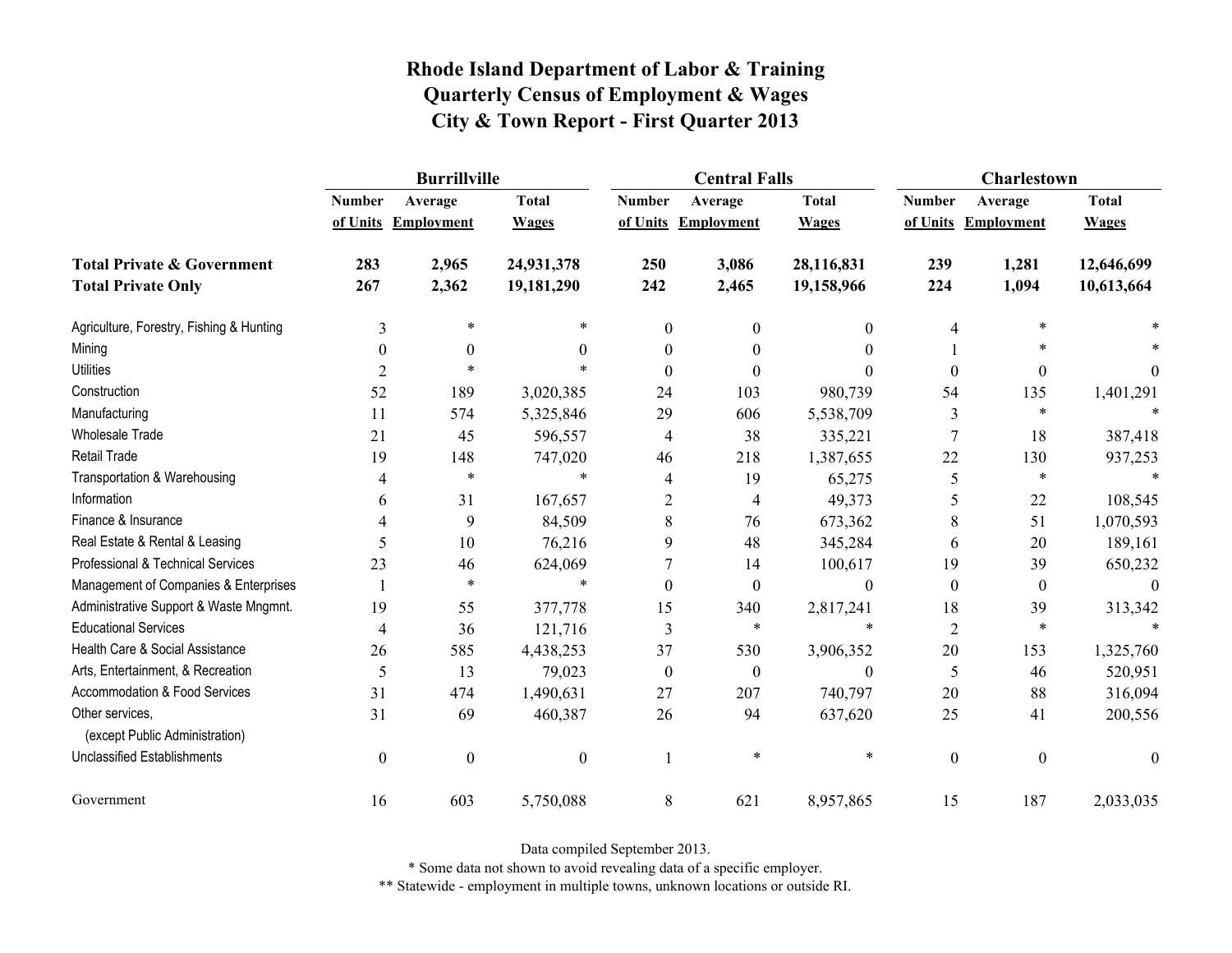|                                                   | Coventry         |                     |                  |                | <b>Cranston</b>     |              | <b>Cumberland</b> |                     |                  |
|---------------------------------------------------|------------------|---------------------|------------------|----------------|---------------------|--------------|-------------------|---------------------|------------------|
|                                                   | <b>Number</b>    | Average             | <b>Total</b>     | <b>Number</b>  | Average             | <b>Total</b> | <b>Number</b>     | Average             | <b>Total</b>     |
|                                                   |                  | of Units Employment | <b>Wages</b>     |                | of Units Employment | <b>Wages</b> |                   | of Units Employment | <b>Wages</b>     |
| <b>Total Private &amp; Government</b>             | 684              | 7,342               | 65,898,763       | 2,422          | 34,407              | 386,527,886  | 833               | 9,430               | 120,643,044      |
| <b>Total Private Only</b>                         | 666              | 6,076               | 52,323,432       | 2,392          | 27,765              | 278,092,374  | 816               | 8,314               | 108,221,751      |
| Agriculture, Forestry, Fishing & Hunting          | $\overline{2}$   | $\ast$              | $\ast$           | 5              | $\ast$              | $\ast$       |                   | $\ast$              |                  |
| Mining                                            |                  | $\ast$              | $\ast$           | $\overline{2}$ | $\ast$              | $\ast$       |                   | $\ast$              |                  |
| <b>Utilities</b>                                  | $\mathbf{0}$     | $\boldsymbol{0}$    | $\boldsymbol{0}$ |                | $\ast$              | $\ast$       |                   | $\ast$              |                  |
| Construction                                      | 128              | 335                 | 3,167,593        | 221            | 1,097               | 12,914,977   | 113               | 529                 | 8,034,333        |
| Manufacturing                                     | 36               | 458                 | 9,625,959        | 160            | 3,586               | 46,472,708   | 40                | 1,588               | 17,070,164       |
| <b>Wholesale Trade</b>                            | 29               | 219                 | 4,828,066        | 160            | 1,778               | 27,603,705   | 64                | 627                 | 11,260,514       |
| <b>Retail Trade</b>                               | 93               | 1,611               | 10,604,853       | 293            | 4,377               | 31,163,864   | 77                | 893                 | 5,783,092        |
| Transportation & Warehousing                      | $\,8\,$          | 229                 | 2,073,960        | 53             | 583                 | 6,170,539    | 20                | 520                 | 4,700,891        |
| Information                                       | 9                | 27                  | 333,871          | 36             | 1,967               | 34,313,044   | 21                | 130                 | 1,106,923        |
| Finance & Insurance                               | 21               | 124                 | 1,391,866        | 111            | 762                 | 10,636,178   | 35                | 157                 | 2,003,087        |
| Real Estate & Rental & Leasing                    | 14               | 36                  | 321,460          | 77             | 375                 | 5,121,188    | 31                | 100                 | 1,087,132        |
| Professional & Technical Services                 | 53               | 230                 | 2,865,408        | 270            | 1,796               | 27,148,687   | 82                | 212                 | 3,259,858        |
| Management of Companies & Enterprises             | 5                | 44                  | 556,556          | 14             | 465                 | 6,707,159    | 9                 | $\ast$              | $\ast$           |
| Administrative Support & Waste Mngmnt.            | 60               | 207                 | 1,764,908        | 176            | 1,873               | 14,446,694   | 52                | 204                 | 3,269,729        |
| <b>Educational Services</b>                       | 12               | 105                 | 614,271          | 32             | 330                 | 2,161,728    | 17                | 206                 | 1,843,495        |
| Health Care & Social Assistance                   | 57               | 1,250               | 9,506,322        | 328            | 4,091               | 30,730,889   | 99                | 990                 | 8,000,812        |
| Arts, Entertainment, & Recreation                 | 6                | 21                  | 95,123           | 28             | 225                 | 1,043,402    | 8                 | 65                  | 295,858          |
| Accommodation & Food Services                     | 60               | 896                 | 3,065,447        | 177            | 2,876               | 10,672,316   | 51                | 610                 | 2,046,399        |
| Other services,<br>(except Public Administration) | 72               | 272                 | 1,480,362        | 247            | 1,558               | 10,454,047   | 94                | 522                 | 3,841,989        |
| <b>Unclassified Establishments</b>                | $\boldsymbol{0}$ | $\boldsymbol{0}$    | $\boldsymbol{0}$ | 1              | $\ast$              | $\ast$       | $\boldsymbol{0}$  | $\boldsymbol{0}$    | $\boldsymbol{0}$ |
| Government                                        | 18               | 1,266               | 13,575,331       | 30             | 6,642               | 108,435,512  | 17                | 1,116               | 12,421,293       |

Data compiled September 2013.

\* Some data not shown to avoid revealing data of a specific employer.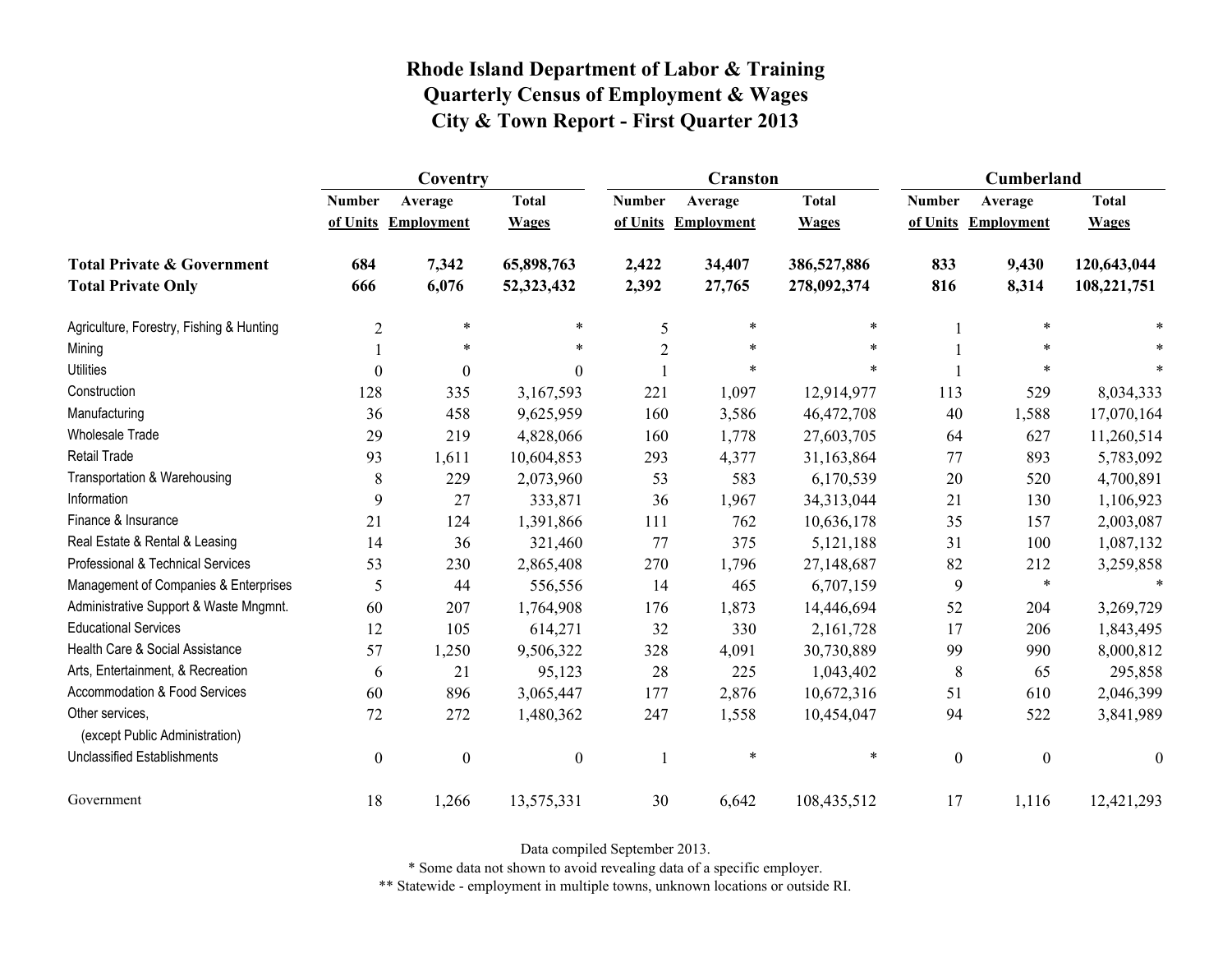|                                                   | <b>East Greenwich</b> |                     |                  |                  | <b>East Providence</b> |              | <b>Exeter</b>    |                     |                  |
|---------------------------------------------------|-----------------------|---------------------|------------------|------------------|------------------------|--------------|------------------|---------------------|------------------|
|                                                   | <b>Number</b>         | Average             | <b>Total</b>     | <b>Number</b>    | Average                | <b>Total</b> | <b>Number</b>    | Average             | <b>Total</b>     |
|                                                   |                       | of Units Employment | <b>Wages</b>     |                  | of Units Employment    | <b>Wages</b> |                  | of Units Employment | <b>Wages</b>     |
| <b>Total Private &amp; Government</b>             | 748                   | 7,078               | 78,871,229       | 1,428            | 19,697                 | 203,053,280  | 175              | 1,497               | 12,235,681       |
| <b>Total Private Only</b>                         | 734                   | 6,388               | 69,586,418       | 1,406            | 18,216                 | 183,448,111  | 170              | 1,422               | 11,389,481       |
| Agriculture, Forestry, Fishing & Hunting          | $\overline{2}$        | $\ast$              | $\ast$           | $\boldsymbol{0}$ | $\theta$               | $\mathbf{0}$ | 5                | 41                  | 222,645          |
| Mining                                            | $\theta$              | $\boldsymbol{0}$    | $\theta$         | $\boldsymbol{0}$ | $\boldsymbol{0}$       | $\theta$     | $\theta$         | $\boldsymbol{0}$    | 0                |
| <b>Utilities</b>                                  | $\Omega$              | $\theta$            | 0                | $\boldsymbol{0}$ | $\theta$               | $\Omega$     | $\theta$         | $\boldsymbol{0}$    | $\Omega$         |
| Construction                                      | 44                    | 235                 | 7,126,538        | 176              | 731                    | 9,322,515    | 30               | 58                  | 516,824          |
| Manufacturing                                     | 26                    | 304                 | 4,350,517        | 90               | 2,204                  | 26,018,758   | 7                | 37                  | 407,242          |
| <b>Wholesale Trade</b>                            | 58                    | 184                 | 5,637,416        | 97               | 1,138                  | 15,625,195   | $\overline{7}$   | $\ast$              | $\ast$           |
| <b>Retail Trade</b>                               | 66                    | 781                 | 6,385,852        | 134              | 1,663                  | 11,826,919   | 15               | 65                  | 476,241          |
| Transportation & Warehousing                      | 9                     | 149                 | 1,192,885        | 33               | 299                    | 2,479,141    | $\mathfrak{Z}$   | $\ast$              |                  |
| Information                                       | 12                    | 44                  | 877,452          | 17               | 285                    | 3,784,334    | $\overline{3}$   | $\ast$              |                  |
| Finance & Insurance                               | 49                    | 273                 | 5,005,333        | 91               | 2,172                  | 28,530,666   | 3                | $\ast$              |                  |
| Real Estate & Rental & Leasing                    | 30                    | 134                 | 1,494,882        | 46               | 234                    | 2,661,935    | 7                | 8                   | 55,694           |
| Professional & Technical Services                 | 117                   | 665                 | 11,138,611       | 180              | 1,148                  | 15,632,547   | 16               | $\ast$              |                  |
| Management of Companies & Enterprises             | 10                    | $\ast$              | $\ast$           | 5                | 89                     | 2,064,410    | -1               | $\ast$              |                  |
| Administrative Support & Waste Mngmnt.            | 47                    | 238                 | 2,447,845        | 98               | 807                    | 6,820,652    | 25               | 145                 | 1,596,389        |
| <b>Educational Services</b>                       | 13                    | 222                 | 1,847,727        | 18               | 405                    | 3,775,031    | $\overline{2}$   | $\ast$              |                  |
| Health Care & Social Assistance                   | 111                   | 1,492               | 13,424,836       | 151              | 4,352                  | 42,279,229   | 10               | 164                 | 1,253,643        |
| Arts, Entertainment, & Recreation                 | 13                    | 128                 | 611,863          | 30               | 584                    | 2,701,814    | 5                | $\ast$              | $\ast$           |
| <b>Accommodation &amp; Food Services</b>          | 62                    | 1,135               | 4,560,368        | 110              | 1,482                  | 5,290,344    | 18               | 154                 | 528,483          |
| Other services,<br>(except Public Administration) | 65                    | 273                 | 1,498,475        | 128              | 621                    | 4,612,523    | 13               | 35                  | 242,002          |
| <b>Unclassified Establishments</b>                | $\boldsymbol{0}$      | $\boldsymbol{0}$    | $\boldsymbol{0}$ | $\overline{2}$   | $\ast$                 | $\ast$       | $\boldsymbol{0}$ | $\boldsymbol{0}$    | $\boldsymbol{0}$ |
| Government                                        | 14                    | 690                 | 9,284,811        | 22               | 1,481                  | 19,605,169   | 5                | 75                  | 846,200          |

Data compiled September 2013.

\* Some data not shown to avoid revealing data of a specific employer.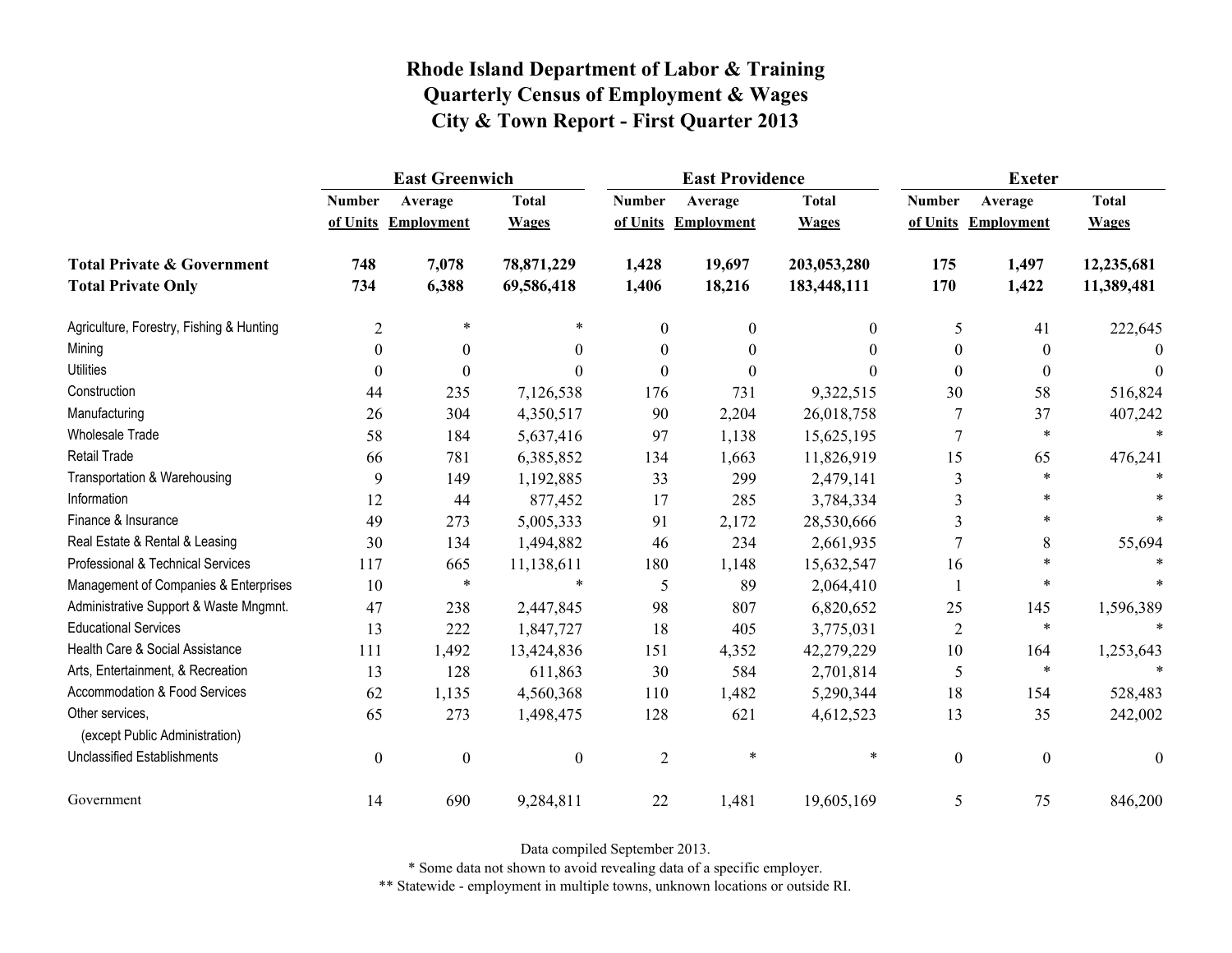|                                                   | Foster         |                     |              |                | Glocester           |                  | Hopkinton        |                     |              |
|---------------------------------------------------|----------------|---------------------|--------------|----------------|---------------------|------------------|------------------|---------------------|--------------|
|                                                   | <b>Number</b>  | Average             | <b>Total</b> | <b>Number</b>  | Average             | <b>Total</b>     | <b>Number</b>    | Average             | <b>Total</b> |
|                                                   |                | of Units Employment | <b>Wages</b> |                | of Units Employment | <b>Wages</b>     |                  | of Units Employment | <b>Wages</b> |
| <b>Total Private &amp; Government</b>             | 90             | 384                 | 3,279,808    | 200            | 1,480               | 12,176,162       | 195              | 1,165               | 11,162,861   |
| <b>Total Private Only</b>                         | 84             | 284                 | 2,363,276    | 183            | 980                 | 7,241,995        | 184              | 1,043               | 9,847,835    |
| Agriculture, Forestry, Fishing & Hunting          | $\overline{2}$ | $\ast$              | $\ast$       | 3              | $\ast$              |                  | 3                | *                   |              |
| Mining                                            |                | 0                   | 0            | 0              | $\Omega$            | 0                |                  |                     |              |
| <b>Utilities</b>                                  | 0              | $\theta$            | 0            | $\Omega$       | $\Omega$            | 0                | $\theta$         | $\theta$            | $^{(1)}$     |
| Construction                                      | 21             | 28                  | 254,886      | 57             | 98                  | 963,636          | 53               | 120                 | 1,144,893    |
| Manufacturing                                     | 3              | $\ast$              | $\ast$       |                | $\ast$              | $\ast$           | 24               | 387                 | 4,705,713    |
| Wholesale Trade                                   |                | *                   | $\ast$       | 5              | 4                   | 59,844           | 6                | 20                  | 317,897      |
| <b>Retail Trade</b>                               |                | $\ast$              | *            | 20             | 188                 | 1,035,200        | 17               | 98                  | 558,926      |
| Transportation & Warehousing                      |                | $\ast$              | $\ast$       | 6              | 57                  | 529,509          |                  | $\ast$              |              |
| Information                                       |                |                     | $\ast$       | 3              | $\ast$              | $\ast$           | 5                | 14                  | 38,597       |
| Finance & Insurance                               | 2              | $\ast$              | $\ast$       |                | 19                  | 150,045          |                  | $\ast$              |              |
| Real Estate & Rental & Leasing                    | $\Omega$       | $\boldsymbol{0}$    | $\theta$     | 3              | $\ast$              | $\ast$           | 3                | *                   |              |
| Professional & Technical Services                 | 11             | 17                  | 218,837      | 10             | 69                  | 1,573,638        | 14               | 52                  | 1,069,772    |
| Management of Companies & Enterprises             |                | $\ast$              | $\ast$       | $\Omega$       | $\theta$            | $\theta$         |                  | $\ast$              |              |
| Administrative Support & Waste Mngmnt.            | 12             | 19                  | 130,436      | 12             | 30                  | 222,450          | 14               | 15                  | 108,550      |
| <b>Educational Services</b>                       |                | $\ast$              | $\ast$       | 2              | $\ast$              | $\ast$           | $\boldsymbol{0}$ | $\boldsymbol{0}$    |              |
| Health Care & Social Assistance                   | 8              | 69                  | 424,995      | 18             | 260                 | 1,546,151        | 16               | 201                 | 1,198,615    |
| Arts, Entertainment, & Recreation                 |                | $\ast$              | $\ast$       | 3              | $\ast$              | $\ast$           | 6                | 25                  | 126,161      |
| Accommodation & Food Services                     |                | 28                  | 95,181       | 18             | 174                 | 500,178          | 10               | 72                  | 298,511      |
| Other services,<br>(except Public Administration) | 3              | $\ast$              | $\ast$       | 15             | 32                  | 305,236          | 9                | 23                  | 127,196      |
| <b>Unclassified Establishments</b>                |                | $\ast$              | *            | $\overline{0}$ | $\boldsymbol{0}$    | $\boldsymbol{0}$ | $\boldsymbol{0}$ | $\boldsymbol{0}$    | $\theta$     |
| Government                                        | 6              | 100                 | 916,532      | 17             | 500                 | 4,934,167        | 11               | 122                 | 1,315,026    |

Data compiled September 2013.

\* Some data not shown to avoid revealing data of a specific employer.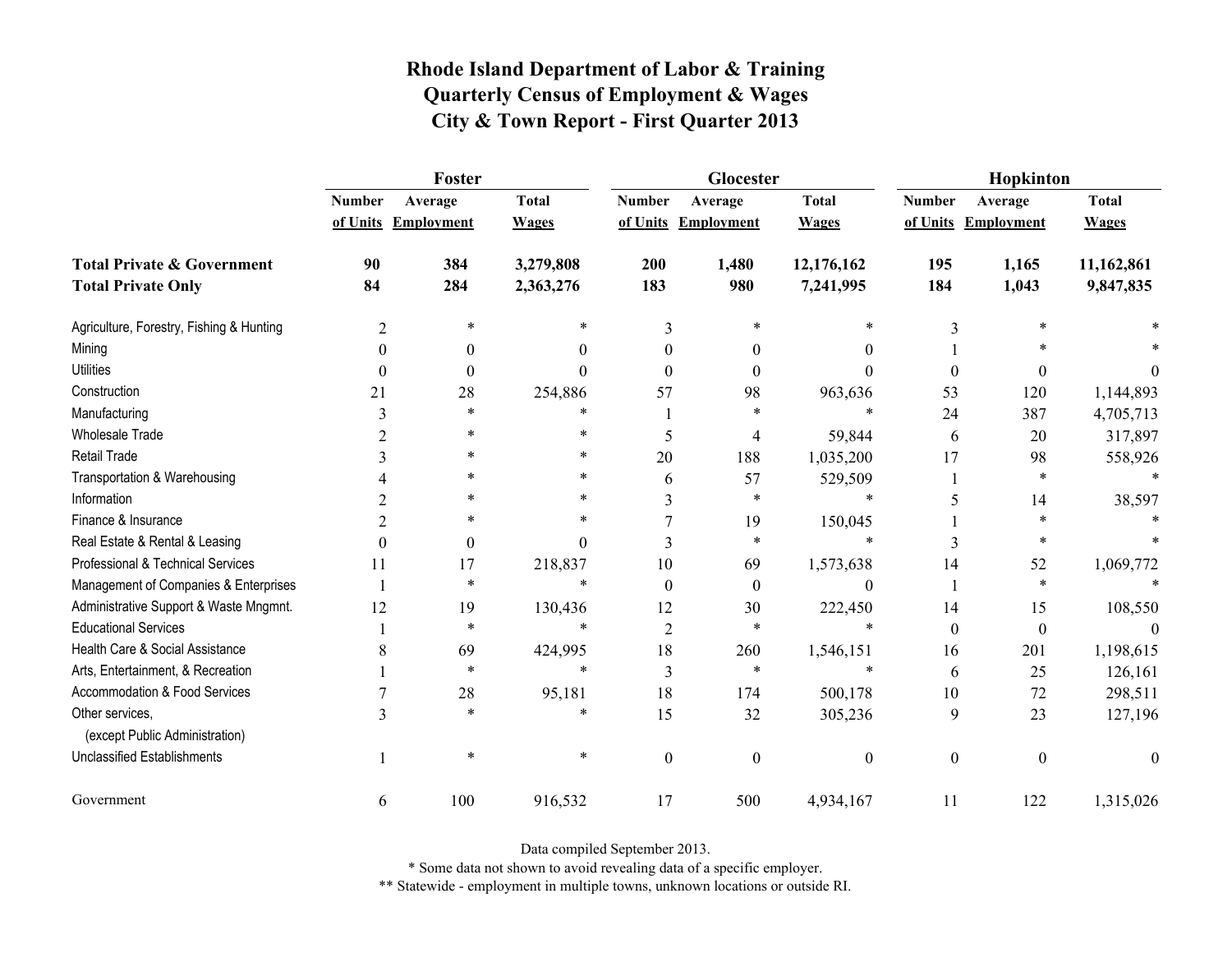|                                                   | <b>Jamestown</b> |                     |                  |                  | Johnston          |                  | Lincoln          |                   |              |
|---------------------------------------------------|------------------|---------------------|------------------|------------------|-------------------|------------------|------------------|-------------------|--------------|
|                                                   | <b>Number</b>    | Average             | <b>Total</b>     | <b>Number</b>    | Average           | <b>Total</b>     | <b>Number</b>    | Average           | <b>Total</b> |
|                                                   |                  | of Units Employment | <b>Wages</b>     | of Units         | <b>Employment</b> | <b>Wages</b>     | of Units         | <b>Employment</b> | <b>Wages</b> |
| <b>Total Private &amp; Government</b>             | 205              | 1,016               | 9,528,090        | 1,071            | 11,266            | 144,116,553      | 742              | 12,306            | 159,931,615  |
| <b>Total Private Only</b>                         | 190              | 723                 | 6,757,515        | 1,058            | 10,119            | 127,976,875      | 720              | 11,081            | 143,828,919  |
| Agriculture, Forestry, Fishing & Hunting          | $\overline{c}$   | $\ast$              | $\ast$           | 10               | 16                | 56,716           |                  |                   |              |
| Mining                                            | $\theta$         | $\boldsymbol{0}$    | $\theta$         | $\overline{2}$   | $\ast$            | $\ast$           | $\boldsymbol{0}$ | $\theta$          | 0            |
| <b>Utilities</b>                                  | $\theta$         | $\theta$            | $\Omega$         | $\overline{2}$   | $\ast$            | $\ast$           |                  |                   |              |
| Construction                                      | 21               | 53                  | 611,806          | 169              | 551               | 6,866,304        | 92               | 568               | 7,180,035    |
| Manufacturing                                     | 3                | $\ast$              | $\ast$           | 81               | 990               | 8,598,191        | 44               | 1,809             | 25,791,676   |
| <b>Wholesale Trade</b>                            | 12               | 33                  | 828,600          | 55               | 305               | 3,792,817        | 67               | 643               | 8,597,273    |
| Retail Trade                                      | 14               | 93                  | 507,727          | 136              | 1,403             | 10,372,144       | 59               | 811               | 4,357,374    |
| Transportation & Warehousing                      | 3                | $\ast$              | $\ast$           | 40               | 279               | 2,512,503        | 20               | 450               | 4,226,755    |
| Information                                       | 6                | 10                  | 92,082           | 13               | 58                | 1,050,678        | 15               | 261               | 3,636,018    |
| Finance & Insurance                               | 3                | $\,$ 8 $\,$         | 69,725           | 28               | 1,385             | 55,915,250       | 32               | 2,165             | 44,576,098   |
| Real Estate & Rental & Leasing                    | 5                | $\ast$              | *                | 33               | 282               | 3,185,375        | 20               | 39                | 354,847      |
| Professional & Technical Services                 | 38               | 74                  | 1,134,683        | 72               | 166               | 1,443,906        | 100              | 647               | 11,761,073   |
| Management of Companies & Enterprises             |                  | $\ast$              | $\ast$           | $\sqrt{2}$       | $\ast$            | $\ast$           | 12               | 335               | 7,127,831    |
| Administrative Support & Waste Mngmnt.            | 18               | 60                  | 466,661          | 98               | 1,376             | 10,128,929       | 48               | 254               | 2,132,093    |
| <b>Educational Services</b>                       | 5                | $\ast$              | $\ast$           | 11               | 33                | 231,978          | 8                | 124               | 3,051,641    |
| Health Care & Social Assistance                   | 13               | 126                 | 1,255,580        | 120              | 1,620             | 14,307,486       | 75               | 858               | 7,537,785    |
| Arts, Entertainment, & Recreation                 | 9                | 52                  | 447,418          | 9                | 46                | 233,826          | 12               | 1,057             | 7,781,843    |
| <b>Accommodation &amp; Food Services</b>          | 16               | 117                 | 453,384          | 84               | 954               | 3,339,067        | 56               | 817               | 3,288,861    |
| Other services,<br>(except Public Administration) | 21               | 55                  | 574,972          | 93               | 485               | 3,347,274        | 57               | 185               | 1,004,448    |
| <b>Unclassified Establishments</b>                | $\boldsymbol{0}$ | $\boldsymbol{0}$    | $\boldsymbol{0}$ | $\boldsymbol{0}$ | $\boldsymbol{0}$  | $\boldsymbol{0}$ |                  | $\ast$            |              |
| Government                                        | 15               | 293                 | 2,770,575        | 13               | 1,147             | 16,139,678       | 22               | 1,225             | 16,102,696   |

Data compiled September 2013.

\* Some data not shown to avoid revealing data of a specific employer.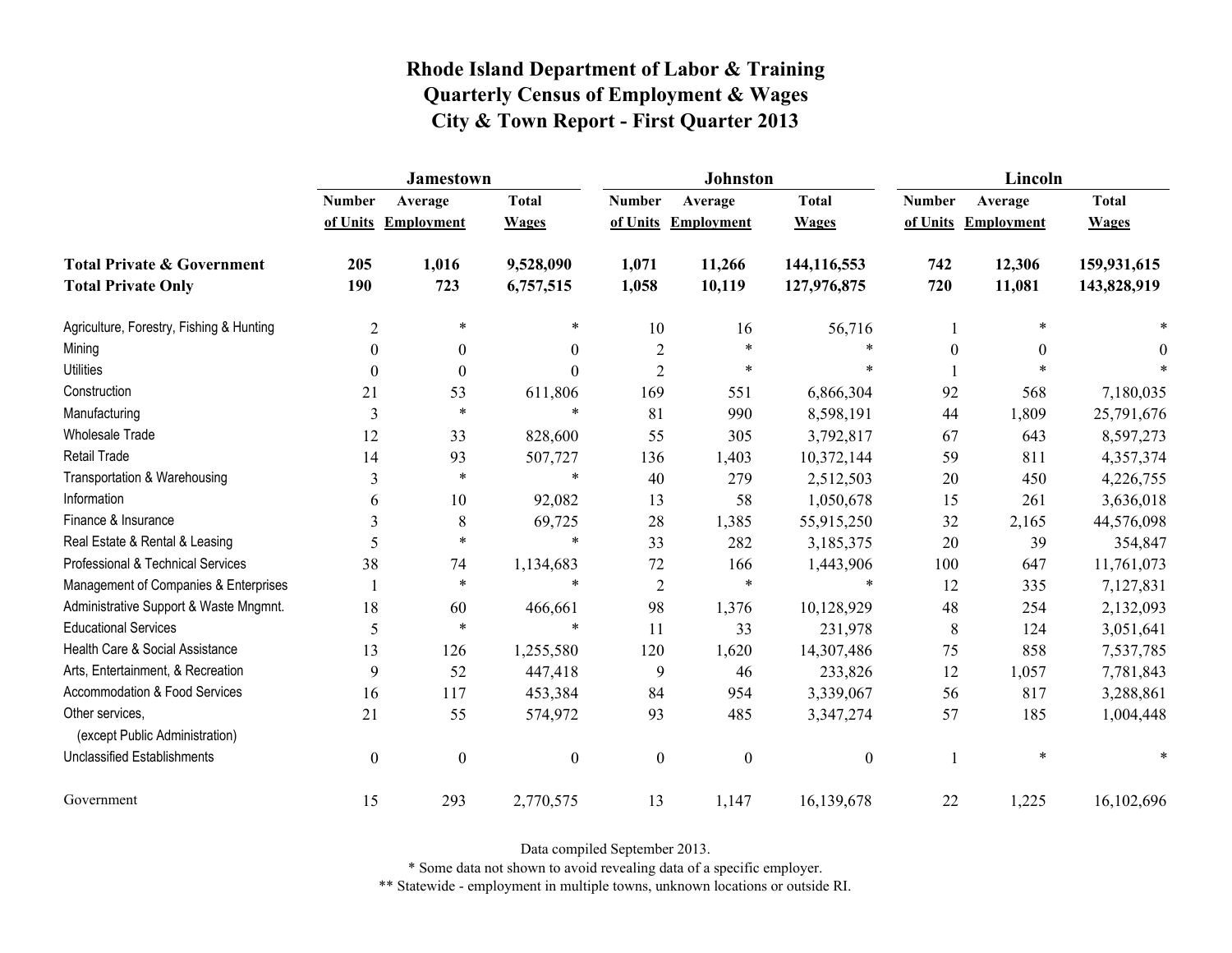|                                                   | <b>Little Compton</b> |                     |                  |                  | <b>Middletown</b>   |                  | Narragansett     |                     |                  |
|---------------------------------------------------|-----------------------|---------------------|------------------|------------------|---------------------|------------------|------------------|---------------------|------------------|
|                                                   | <b>Number</b>         | Average             | <b>Total</b>     | <b>Number</b>    | Average             | <b>Total</b>     | <b>Number</b>    | Average             | <b>Total</b>     |
|                                                   |                       | of Units Employment | <b>Wages</b>     |                  | of Units Employment | <b>Wages</b>     |                  | of Units Employment | <b>Wages</b>     |
| <b>Total Private &amp; Government</b>             | 147                   | 505                 | 4,802,596        | 732              | 10,159              | 113,548,418      | 470              | 3,801               | 35,887,005       |
| <b>Total Private Only</b>                         | 141                   | 391                 | 3,446,476        | 719              | 9,457               | 104,763,697      | 451              | 2,778               | 21,775,148       |
| Agriculture, Forestry, Fishing & Hunting          | $\,8\,$               | 14                  | 77,150           | 5                | 22                  | 233,559          | 8                | 21                  | 204,790          |
| Mining                                            | $\theta$              | $\boldsymbol{0}$    | 0                |                  | $\ast$              |                  | $\theta$         | $\mathbf{0}$        | $\Omega$         |
| <b>Utilities</b>                                  | $\theta$              | $\boldsymbol{0}$    | $\theta$         |                  | $\ast$              |                  | $\theta$         | $\boldsymbol{0}$    | $\Omega$         |
| Construction                                      | 31                    | 104                 | 1,057,283        | 71               | 301                 | 3,503,649        | 44               | 82                  | 845,680          |
| Manufacturing                                     | 3                     | $\ast$              | $\ast$           | 19               | 361                 | 10,277,516       | 13               | 78                  | 1,084,699        |
| <b>Wholesale Trade</b>                            | 5                     | $\,$ 8 $\,$         | 118,383          | 25               | 126                 | 1,515,329        | 24               | 81                  | 829,447          |
| <b>Retail Trade</b>                               |                       | 28                  | 123,890          | 101              | 1,390               | 10,012,176       | 46               | 592                 | 3,421,475        |
| Transportation & Warehousing                      | 3                     | $\ast$              | $\ast$           | 11               | 129                 | 1,072,787        | 8                | 66                  | 577,993          |
| Information                                       |                       | $\ast$              | $\ast$           | 12               | 308                 | 5,723,024        | 7                | 13                  | 591,879          |
| Finance & Insurance                               | 3                     | $\ast$              | *                | 30               | 612                 | 11,531,489       | 16               | 57                  | 1,206,404        |
| Real Estate & Rental & Leasing                    | 4                     | 5                   | 62,383           | 35               | 114                 | 1,034,559        | 26               | 96                  | 928,473          |
| Professional & Technical Services                 | 15                    | 18                  | 301,338          | 106              | 2,016               | 32,253,893       | 51               | 87                  | 2,640,449        |
| Management of Companies & Enterprises             | $\theta$              | $\boldsymbol{0}$    | $\theta$         | 5                | 304                 | 5,352,617        |                  | $\ast$              | $\ast$           |
| Administrative Support & Waste Mngmnt.            | 19                    | 19                  | 182,509          | 41               | 109                 | 837,516          | 28               | 60                  | 627,236          |
| <b>Educational Services</b>                       |                       | $\ast$              | $\ast$           | 9                | $\ast$              | $\ast$           | $\overline{4}$   | $\overline{4}$      | 54,470           |
| Health Care & Social Assistance                   |                       | 15                  | 107,613          | 80               | 1,503               | 10,384,242       | 48               | 548                 | 4,417,647        |
| Arts, Entertainment, & Recreation                 | 7                     | 18                  | 156,177          | 13               | 96                  | 462,933          | 13               | 58                  | 455,310          |
| Accommodation & Food Services                     | 8                     | 45                  | 104,507          | 88               | 1,321               | 5,304,063        | 73               | 781                 | 2,933,102        |
| Other services,<br>(except Public Administration) | 19                    | 63                  | 383,739          | 66               | 475                 | 2,303,781        | 41               | 155                 | 956,094          |
| <b>Unclassified Establishments</b>                | $\boldsymbol{0}$      | $\boldsymbol{0}$    | $\boldsymbol{0}$ | $\boldsymbol{0}$ | $\boldsymbol{0}$    | $\boldsymbol{0}$ | $\boldsymbol{0}$ | $\boldsymbol{0}$    | $\boldsymbol{0}$ |
| Government                                        | 6                     | 114                 | 1,356,120        | 13               | 702                 | 8,784,721        | 19               | 1,023               | 14, 111, 857     |

Data compiled September 2013.

\* Some data not shown to avoid revealing data of a specific employer.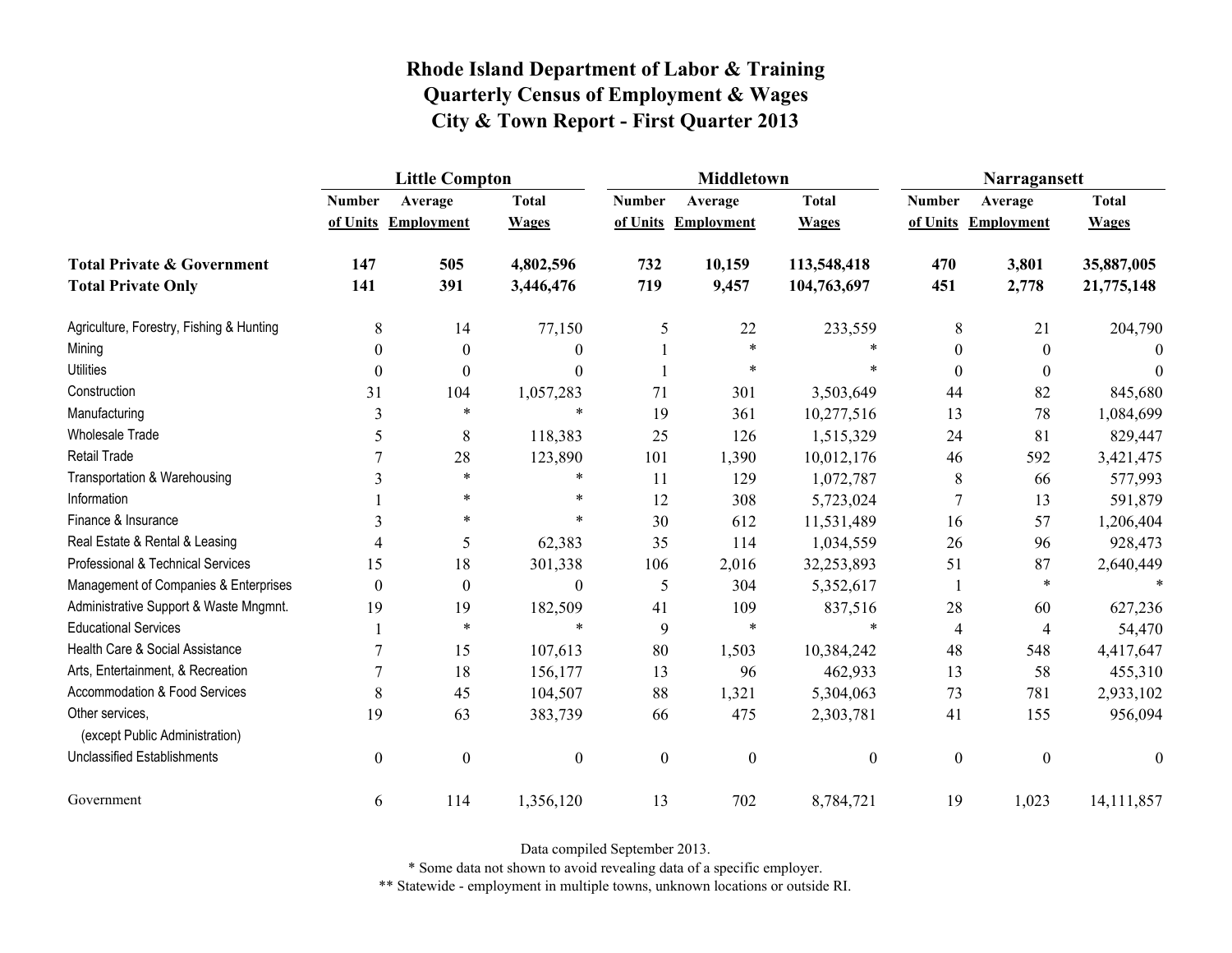|                                                   | <b>Newport</b>   |                     |                  |                | <b>New Shoreham</b> |                  | <b>North Kingstown</b> |                   |                  |
|---------------------------------------------------|------------------|---------------------|------------------|----------------|---------------------|------------------|------------------------|-------------------|------------------|
|                                                   | <b>Number</b>    | Average             | <b>Total</b>     | <b>Number</b>  | Average             | <b>Total</b>     | <b>Number</b>          | Average           | <b>Total</b>     |
|                                                   |                  | of Units Employment | <b>Wages</b>     | of Units       | Employment          | <b>Wages</b>     | of Units               | <b>Employment</b> | <b>Wages</b>     |
| <b>Total Private &amp; Government</b>             | 1,260            | 16,099              | 209,193,824      | 216            | 407                 | 4,088,082        | 987                    | 14,617            | 167,742,030      |
| <b>Total Private Only</b>                         | 1,225            | 10,807              | 91,121,954       | 202            | 292                 | 2,952,433        | 967                    | 13,192            | 148,727,064      |
| Agriculture, Forestry, Fishing & Hunting          | 5                | $\ast$              | $\ast$           | 3              | $\ast$              | *                | 11                     | 48                | 637,659          |
| Mining                                            |                  | $\ast$              | $\ast$           | $\theta$       | $\theta$            | $\theta$         | $\boldsymbol{0}$       | $\theta$          |                  |
| <b>Utilities</b>                                  | $\theta$         | $\boldsymbol{0}$    | $\theta$         | $\overline{2}$ | $\ast$              | $\ast$           | $\overline{2}$         |                   |                  |
| Construction                                      | 83               | 393                 | 4,324,510        | 32             | 54                  | 541,857          | 104                    | 332               | 4,045,837        |
| Manufacturing                                     | 31               | 172                 | 1,612,870        | 6              | 8                   | 48,910           | 67                     | 4,953             | 75,287,042       |
| Wholesale Trade                                   | 39               | 103                 | 1,558,546        |                | $\ast$              | $\ast$           | 88                     | 633               | 9,521,259        |
| Retail Trade                                      | 204              | 1,360               | 7,736,404        | 37             | 48                  | 357,899          | 103                    | 1,882             | 12,659,040       |
| Transportation & Warehousing                      | 43               | 211                 | 1,468,431        | 4              | 6                   | 26,849           | 36                     | 421               | 3,973,672        |
| Information                                       | 24               | 251                 | 2,666,493        | $\overline{2}$ | $\ast$              | $\ast$           | 16                     | 131               | 2,024,291        |
| Finance & Insurance                               | 40               | 198                 | 3,022,676        |                | $\ast$              | $\ast$           | 41                     | 218               | 3,162,106        |
| Real Estate & Rental & Leasing                    | 57               | 319                 | 3,102,223        | 12             | 32                  | 198,386          | 22                     | 66                | 698,229          |
| Professional & Technical Services                 | 139              | 555                 | 8,649,624        | 4              | 3                   | 28,999           | 128                    | 391               | 6,918,182        |
| Management of Companies & Enterprises             | 8                | $\ast$              | $\ast$           |                | $\ast$              | $\ast$           | 11                     | 560               | 6,897,078        |
| Administrative Support & Waste Mngmnt.            | 89               | 307                 | 2,939,275        | 14             | 18                  | 106,633          | 66                     | 302               | 2,006,388        |
| <b>Educational Services</b>                       | 15               | 681                 | 8,349,106        |                | $\ast$              | $\ast$           | 18                     | 108               | 940,531          |
| Health Care & Social Assistance                   | 89               | 1,697               | 16,832,314       | 3              | $\ast$              | *                | 85                     | 1,626             | 11,428,944       |
| Arts, Entertainment, & Recreation                 | 46               | 698                 | 5,499,198        | 11             | 6                   | 62,001           | 28                     | 204               | 1,179,688        |
| Accommodation & Food Services                     | 178              | 2,986               | 15,974,403       | 56             | 60                  | 367,496          | 61                     | 842               | 3,137,362        |
| Other services,<br>(except Public Administration) | 134              | 672                 | 5,510,785        | 12             | 15                  | 98,289           | 80                     | 407               | 2,489,284        |
| <b>Unclassified Establishments</b>                | $\boldsymbol{0}$ | $\boldsymbol{0}$    | $\boldsymbol{0}$ | $\mathbf{0}$   | $\boldsymbol{0}$    | $\boldsymbol{0}$ | $\boldsymbol{0}$       | $\boldsymbol{0}$  | $\boldsymbol{0}$ |
| Government                                        | 35               | 5,292               | 118,071,870      | 14             | 115                 | 1,135,649        | 20                     | 1,425             | 19,014,966       |

Data compiled September 2013.

\* Some data not shown to avoid revealing data of a specific employer.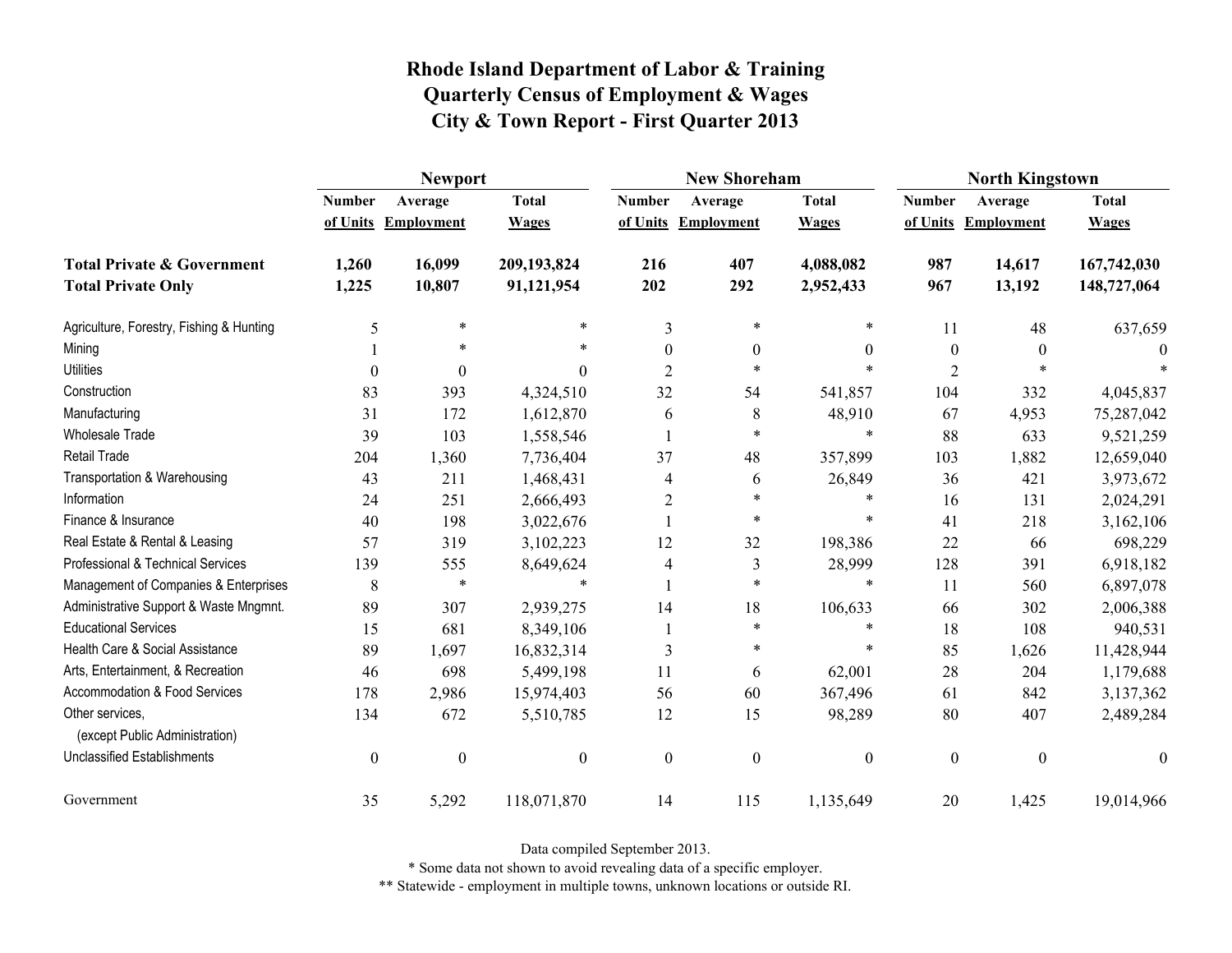|                                                   | <b>North Providence</b> |                     |                  |                  | <b>North Smithfield</b> |                  | Pawtucket        |                     |                  |  |
|---------------------------------------------------|-------------------------|---------------------|------------------|------------------|-------------------------|------------------|------------------|---------------------|------------------|--|
|                                                   | <b>Number</b>           | Average             | <b>Total</b>     | <b>Number</b>    | Average                 | <b>Total</b>     | <b>Number</b>    | Average             | <b>Total</b>     |  |
|                                                   |                         | of Units Employment | <b>Wages</b>     |                  | of Units Employment     | <b>Wages</b>     |                  | of Units Employment | <b>Wages</b>     |  |
| <b>Total Private &amp; Government</b>             | 700                     | 6,806               | 59,824,369       | 384              | 4,545                   | 39,594,628       | 1,519            | 22,981              | 272,774,675      |  |
| <b>Total Private Only</b>                         | 690                     | 5,849               | 46,904,364       | 375              | 4,154                   | 34,606,565       | 1,496            | 20,880              | 239,498,057      |  |
| Agriculture, Forestry, Fishing & Hunting          | $\boldsymbol{0}$        | $\boldsymbol{0}$    | $\boldsymbol{0}$ | $\overline{2}$   | $\ast$                  | *                | $\boldsymbol{0}$ | $\Omega$            | 0                |  |
| Mining                                            | $\theta$                | $\boldsymbol{0}$    | $\theta$         | $\overline{c}$   | $\ast$                  | $\ast$           | $\boldsymbol{0}$ |                     | $\theta$         |  |
| <b>Utilities</b>                                  | $\theta$                | $\theta$            | $\Omega$         | $\theta$         | $\boldsymbol{0}$        | $\overline{0}$   | 3                |                     |                  |  |
| Construction                                      | 75                      | 189                 | 2,492,617        | 66               | 113                     | 941,687          | 130              | 820                 | 10,552,918       |  |
| Manufacturing                                     | 35                      | 236                 | 1,948,135        | 20               | 533                     | 5,550,811        | 142              | 3,844               | 38, 337, 522     |  |
| <b>Wholesale Trade</b>                            | 24                      | 83                  | 1,112,454        | 23               | 164                     | 2,384,619        | 72               | 501                 | 5,794,091        |  |
| <b>Retail Trade</b>                               | 100                     | 919                 | 5,718,269        | 36               | 941                     | 6,018,342        | 168              | 1,371               | 9,347,050        |  |
| Transportation & Warehousing                      | 16                      | 123                 | 787,770          | 13               | 344                     | 3,789,286        | 37               | 532                 | 5,308,204        |  |
| Information                                       | 6                       | 25                  | 191,657          | 4                | 10                      | 85,685           | 20               | 85                  | 2,091,879        |  |
| Finance & Insurance                               | 25                      | 135                 | 1,729,664        | 12               | 47                      | 663,613          | 50               | 550                 | 7,850,106        |  |
| Real Estate & Rental & Leasing                    | 31                      | 130                 | 948,975          | 10               | 17                      | 139,776          | 46               | 162                 | 1,457,399        |  |
| Professional & Technical Services                 | 57                      | 208                 | 2,471,370        | 46               | 266                     | 3,846,697        | 131              | 753                 | 9,305,396        |  |
| Management of Companies & Enterprises             | 3                       | $\ast$              | $\ast$           | -1               | $\ast$                  | $\ast$           | 10               | $\ast$              | $\ast$           |  |
| Administrative Support & Waste Mngmnt.            | 50                      | 410                 | 2,216,012        | 26               | 155                     | 1,457,748        | 101              | 2,075               | 13,818,454       |  |
| <b>Educational Services</b>                       | 4                       | $\ast$              | $\ast$           | 3                | $\ast$                  | $\ast$           | 28               | 330                 | 2,602,798        |  |
| Health Care & Social Assistance                   | 111                     | 2,261               | 22,355,269       | 49               | 866                     | 6,290,696        | 235              | 5,258               | 48,973,015       |  |
| Arts, Entertainment, & Recreation                 | 6                       | 53                  | 95,216           | 8                | 41                      | 253,270          | 20               | 188                 | 1,265,574        |  |
| <b>Accommodation &amp; Food Services</b>          | 68                      | 788                 | 2,839,375        | 23               | 465                     | 1,590,947        | 136              | 1,596               | 5,460,235        |  |
| Other services,<br>(except Public Administration) | 79                      | 265                 | 1,755,932        | 31               | 156                     | 1,101,475        | 167              | 1,223               | 7,529,778        |  |
| <b>Unclassified Establishments</b>                | $\boldsymbol{0}$        | $\boldsymbol{0}$    | $\boldsymbol{0}$ | $\boldsymbol{0}$ | $\boldsymbol{0}$        | $\boldsymbol{0}$ | $\boldsymbol{0}$ | $\mathbf{0}$        | $\boldsymbol{0}$ |  |
| Government                                        | 10                      | 957                 | 12,920,005       | 9                | 391                     | 4,988,063        | 23               | 2,101               | 33,276,618       |  |

Data compiled September 2013.

\* Some data not shown to avoid revealing data of a specific employer.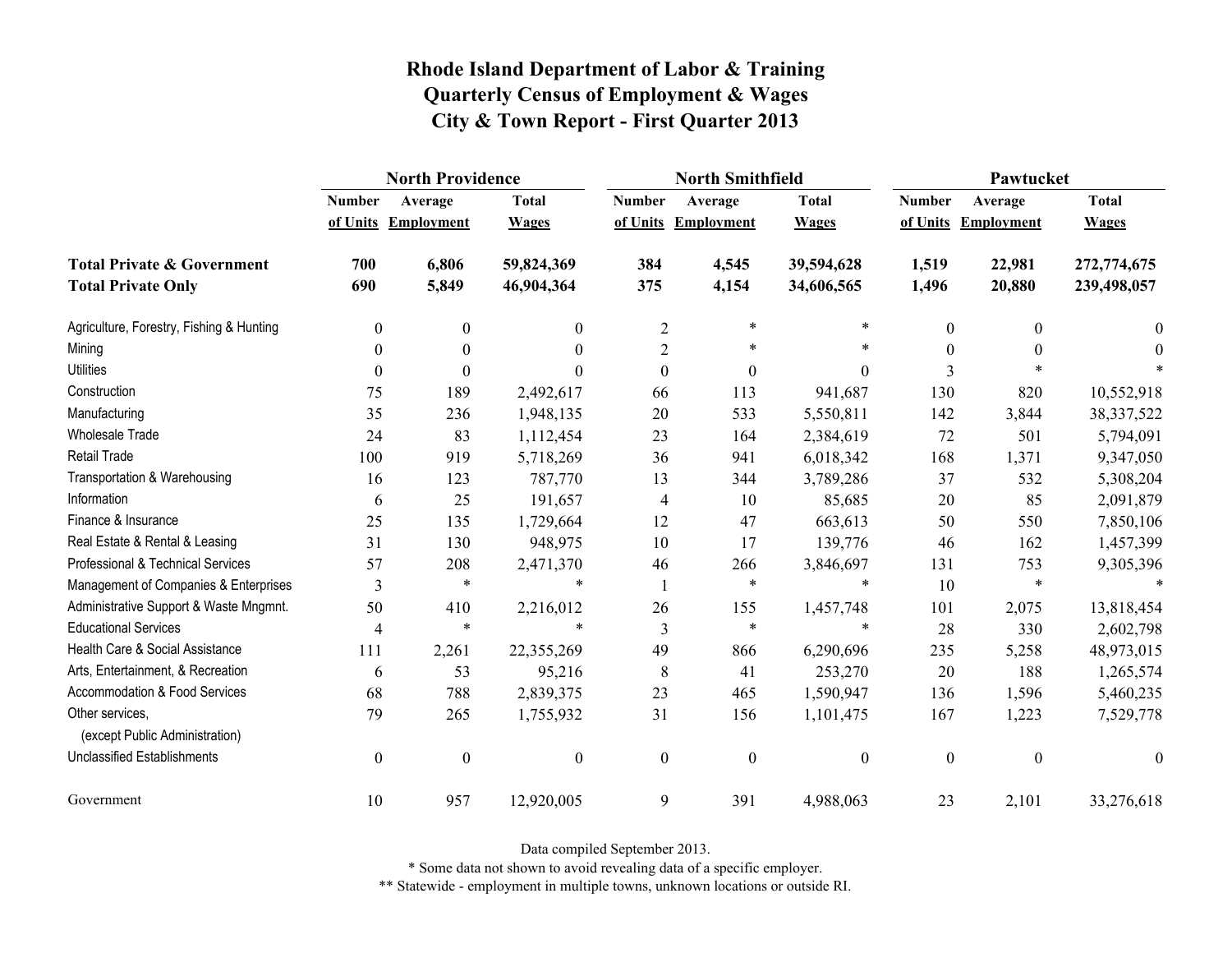|                                                   | Portsmouth    |                     |                  |                  | Providence          |               | <b>Richmond</b>  |                     |                  |
|---------------------------------------------------|---------------|---------------------|------------------|------------------|---------------------|---------------|------------------|---------------------|------------------|
|                                                   | <b>Number</b> | Average             | <b>Total</b>     | <b>Number</b>    | Average             | <b>Total</b>  | <b>Number</b>    | Average             | <b>Total</b>     |
|                                                   |               | of Units Employment | <b>Wages</b>     |                  | of Units Employment | <b>Wages</b>  |                  | of Units Employment | <b>Wages</b>     |
| <b>Total Private &amp; Government</b>             | 523           | 5,419               | 74,245,873       | 5,554            | 105,899             | 1,457,349,217 | 154              | 1,779               | 16,807,280       |
| <b>Total Private Only</b>                         | 507           | 4,754               | 65,982,017       | 5,450            | 91,392              | 1,206,447,877 | 147              | 1,077               | 7,639,595        |
| Agriculture, Forestry, Fishing & Hunting          | 16            | 28                  | 194,859          |                  | $\ast$              | $\ast$        | 8                | 14                  | 162,307          |
| Mining                                            | 0             | $\mathbf{0}$        | $\boldsymbol{0}$ | $\boldsymbol{0}$ | $\mathbf{0}$        | $\Omega$      |                  | $\ast$              |                  |
| <b>Utilities</b>                                  |               | $\ast$              | $\ast$           | 7                | 572                 | 14,928,338    | $\theta$         | $\boldsymbol{0}$    | $\theta$         |
| Construction                                      | 64            | 265                 | 2,875,463        | 245              | 1,749               | 33,982,623    | 22               | 69                  | 663,316          |
| Manufacturing                                     | 23            | 1,586               | 38,230,633       | 245              | 4,236               | 42,694,524    | $\overline{4}$   | $\ast$              |                  |
| Wholesale Trade                                   | 23            | 108                 | 2,018,262        | 210              | 2,711               | 41,263,407    | 6                | *                   |                  |
| <b>Retail Trade</b>                               | 54            | 430                 | 3,299,015        | 630              | 6,703               | 38,172,366    | 20               | 288                 | 1,762,274        |
| Transportation & Warehousing                      | 9             | 83                  | 542,214          | 72               | 565                 | 5,051,809     | 3                | $\ast$              |                  |
| Information                                       | 11            | 85                  | 1,365,087        | 154              | 2,872               | 66,301,982    |                  | *                   |                  |
| Finance & Insurance                               | 17            | 68                  | 819,419          | 309              | 5,055               | 142,756,236   | 5                | 50                  | 569,192          |
| Real Estate & Rental & Leasing                    | 14            | 89                  | 893,462          | 189              | 1,468               | 15,478,968    | $\theta$         | $\boldsymbol{0}$    | $\Omega$         |
| Professional & Technical Services                 | 72            | 146                 | 2,087,154        | 916              | 6,228               | 109,813,900   | 10               | 60                  | 705,847          |
| Management of Companies & Enterprises             | 5             | 21                  | 323,498          | 47               | 2,156               | 78,551,869    | $\theta$         | $\boldsymbol{0}$    | $\theta$         |
| Administrative Support & Waste Mngmnt.            | 35            | 142                 | 1,180,696        | 291              | 7,113               | 54,072,987    | 15               | 50                  | 369,086          |
| <b>Educational Services</b>                       | 17            | 276                 | 2,602,624        | 116              | 10,559              | 136, 192, 982 | 2                | $\ast$              | $\ast$           |
| Health Care & Social Assistance                   | 45            | 817                 | 6,107,603        | 770              | 25,566              | 347,866,717   | 13               | 94                  | 724,112          |
| Arts, Entertainment, & Recreation                 | 10            | 52                  | 385,631          | 59               | 978                 | 5,713,124     | 6                | 59                  | 209,060          |
| <b>Accommodation &amp; Food Services</b>          | 39            | 387                 | 1,641,776        | 553              | 8,818               | 41,263,204    | 20               | 238                 | 847,737          |
| Other services,<br>(except Public Administration) | 51            | 167                 | 1,385,658        | 631              | 4,012               | 32,139,231    | 11               | 21                  | 116,776          |
| <b>Unclassified Establishments</b>                |               | $\ast$              | $\ast$           | 5                | $\ast$              | $\ast$        | $\boldsymbol{0}$ | $\mathbf{0}$        | $\boldsymbol{0}$ |
| Government                                        | 16            | 665                 | 8,263,856        | 104              | 14,507              | 250,901,340   | $\overline{7}$   | 702                 | 9,167,685        |

Data compiled September 2013.

\* Some data not shown to avoid revealing data of a specific employer.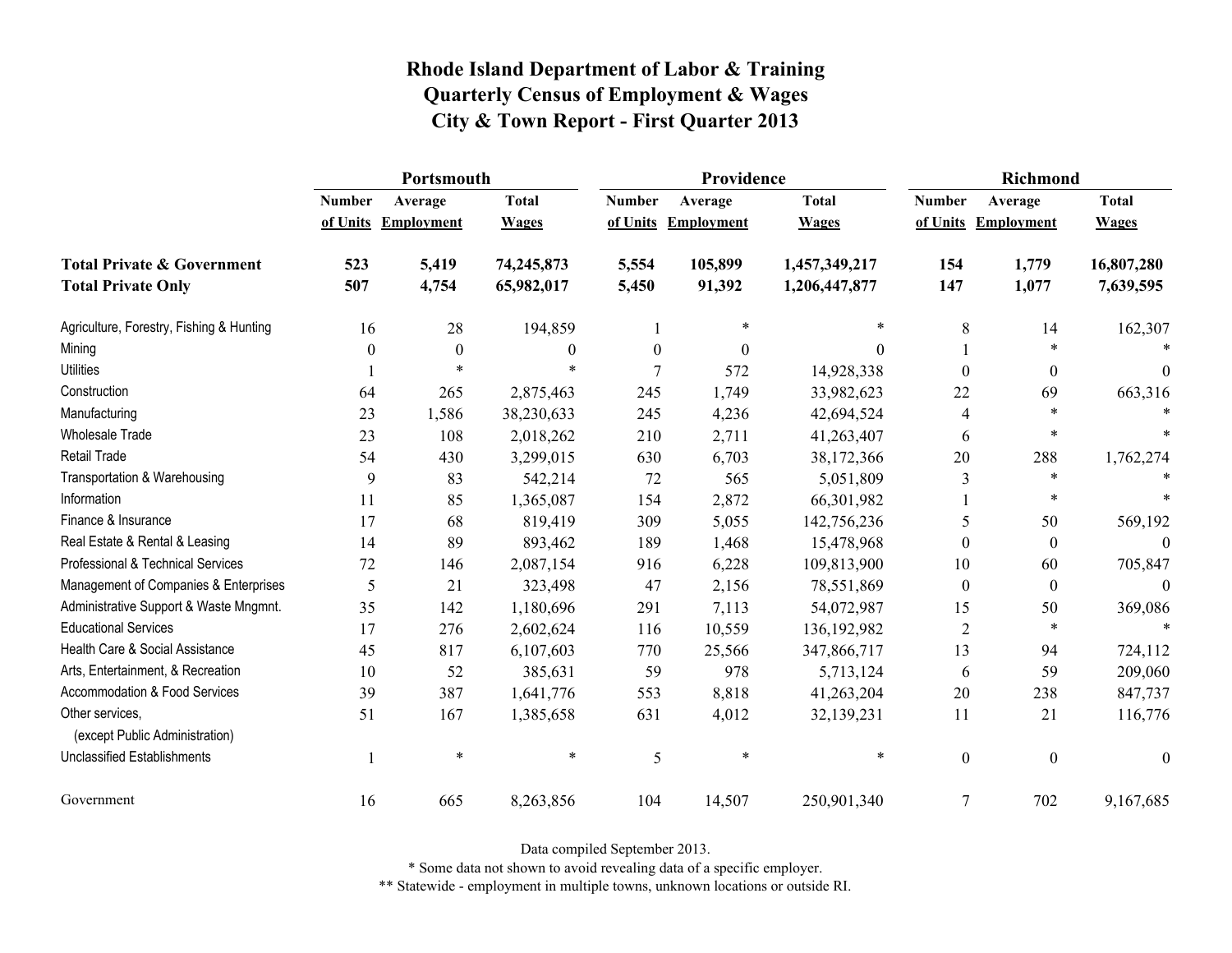|                                                   | <b>Scituate</b> |                     |                  |                  | <b>Smithfield</b> |                  | <b>South Kingstown</b> |                     |                  |
|---------------------------------------------------|-----------------|---------------------|------------------|------------------|-------------------|------------------|------------------------|---------------------|------------------|
|                                                   | <b>Number</b>   | Average             | <b>Total</b>     | <b>Number</b>    | Average           | <b>Total</b>     | <b>Number</b>          | Average             | <b>Total</b>     |
|                                                   |                 | of Units Employment | <b>Wages</b>     | of Units         | <b>Employment</b> | <b>Wages</b>     |                        | of Units Employment | <b>Wages</b>     |
| <b>Total Private &amp; Government</b>             | 261             | 1,470               | 14,223,934       | 870              | 14,839            | 261,584,427      | 978                    | 13,316              | 156,544,352      |
| <b>Total Private Only</b>                         | 249             | 863                 | 5,973,796        | 855              | 14,216            | 252,895,246      | 955                    | 9,302               | 106,399,542      |
| Agriculture, Forestry, Fishing & Hunting          | 10              | 17                  | 104,692          | 3                | $\ast$            | $\ast$           | 17                     | 17                  | 122,997          |
| Mining                                            | 0               | $\boldsymbol{0}$    | $\boldsymbol{0}$ |                  | $\ast$            | $\ast$           |                        | $\ast$              |                  |
| <b>Utilities</b>                                  | $\theta$        | $\theta$            | $\theta$         | $\theta$         | $\theta$          | $\theta$         | 3                      | *                   |                  |
| Construction                                      | 61              | 137                 | 1,200,993        | 136              | 772               | 10,360,493       | 109                    | 282                 | 2,919,577        |
| Manufacturing                                     | 10              | 19                  | 148,524          | 67               | 1,523             | 21,319,986       | 27                     | 541                 | 16,895,262       |
| <b>Wholesale Trade</b>                            | 7               | 26                  | 254,338          | 61               | 826               | 15,100,785       | 50                     | 776                 | 23,299,203       |
| Retail Trade                                      | 17              | 174                 | 1,116,657        | 117              | 1,894             | 10,715,083       | 115                    | 1,226               | 8,877,191        |
| Transportation & Warehousing                      | 11              | $\tau$              | 51,082           | 17               | 127               | 1,221,791        | 9                      | 81                  | 431,093          |
| Information                                       | 6               | 24                  | 218,516          | 17               | 178               | 3,628,990        | 17                     | 141                 | 2,142,166        |
| Finance & Insurance                               | 3               | $\ast$              | $\ast$           | 48               | 3,627             | 130,112,076      | 32                     | 279                 | 4,426,731        |
| Real Estate & Rental & Leasing                    | 10              | 17                  | 139,841          | 20               | 68                | 1,065,623        | 21                     | 213                 | 974,616          |
| Professional & Technical Services                 | 32              | 86                  | 904,171          | 85               | 330               | 4,348,164        | 111                    | 342                 | 5,280,210        |
| Management of Companies & Enterprises             | $\theta$        | $\boldsymbol{0}$    | $\boldsymbol{0}$ | 6                | 188               | 15,836,271       | 3                      | $\ast$              | $\ast$           |
| Administrative Support & Waste Mngmnt.            | 19              | 22                  | 146,873          | 45               | 530               | 6,914,810        | 75                     | 242                 | 1,918,620        |
| <b>Educational Services</b>                       |                 | $\ast$              | $\ast$           | 11               | $\ast$            | $\ast$           | 23                     | 301                 | 2,371,241        |
| Health Care & Social Assistance                   | 25              | 114                 | 595,673          | 72               | 1,599             | 10,625,012       | 116                    | 2,703               | 25,685,187       |
| Arts, Entertainment, & Recreation                 | $\overline{2}$  | $\ast$              | $\ast$           | 13               | 54                | 243,194          | 33                     | 174                 | 983,191          |
| <b>Accommodation &amp; Food Services</b>          | 17              | 146                 | 487,256          | 71               | 1,074             | 4,721,532        | 101                    | 1,248               | 4,627,900        |
| Other services,<br>(except Public Administration) | 17              | 62                  | 451,408          | 65               | 600               | 5,172,277        | 92                     | 691                 | 4,446,501        |
| <b>Unclassified Establishments</b>                |                 | $\ast$              | $\ast$           | $\boldsymbol{0}$ | $\boldsymbol{0}$  | $\boldsymbol{0}$ | $\boldsymbol{0}$       | $\mathbf{0}$        | $\boldsymbol{0}$ |
| Government                                        | 12              | 607                 | 8,250,138        | 15               | 623               | 8,689,181        | 23                     | 4,014               | 50,144,810       |

Data compiled September 2013.

\* Some data not shown to avoid revealing data of a specific employer.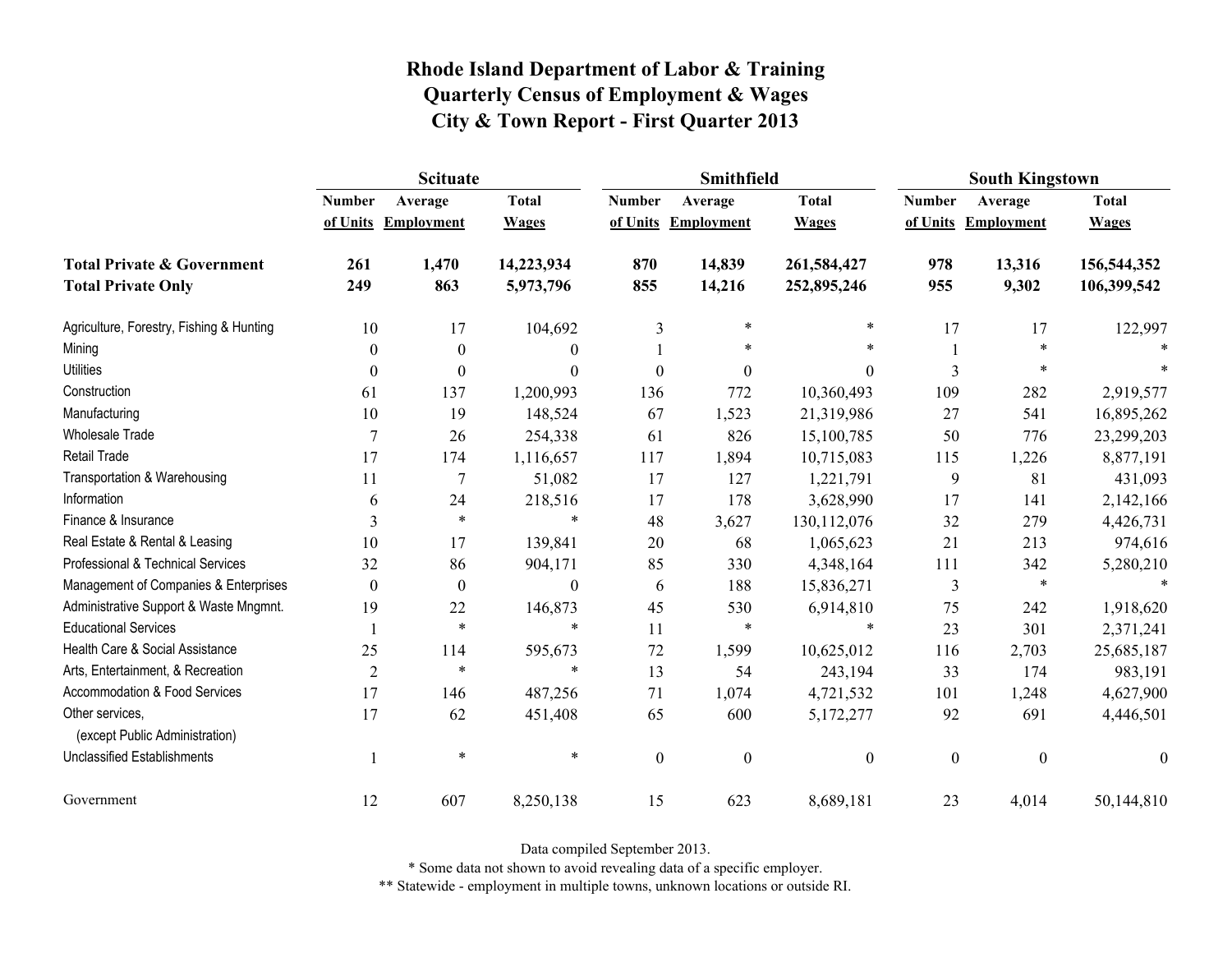|                                                   | <b>Tiverton</b>  |                     |                  |                  | Warren              |                  | Warwick          |                     |              |
|---------------------------------------------------|------------------|---------------------|------------------|------------------|---------------------|------------------|------------------|---------------------|--------------|
|                                                   | <b>Number</b>    | Average             | <b>Total</b>     | <b>Number</b>    | Average             | <b>Total</b>     | <b>Number</b>    | Average             | <b>Total</b> |
|                                                   |                  | of Units Employment | <b>Wages</b>     |                  | of Units Employment | <b>Wages</b>     |                  | of Units Employment | <b>Wages</b> |
| <b>Total Private &amp; Government</b>             | 343              | 2,403               | 21,628,750       | 369              | 3,327               | 26,194,690       | 3,073            | 46,642              | 514,669,244  |
| <b>Total Private Only</b>                         | 328              | 1,879               | 15,569,909       | 362              | 3,173               | 24,350,437       | 3,040            | 42,475              | 448,142,666  |
| Agriculture, Forestry, Fishing & Hunting          | 6                | 16                  | 66,200           | $\overline{2}$   | $\ast$              | *                | 4                |                     |              |
| Mining                                            |                  | $\ast$              | $\ast$           | $\boldsymbol{0}$ | $\theta$            | $\theta$         | $\theta$         | 0                   | 0            |
| <b>Utilities</b>                                  | 3                | $\ast$              | $\ast$           | $\boldsymbol{0}$ | $\boldsymbol{0}$    | $\theta$         | $\boldsymbol{0}$ | 0                   | 0            |
| Construction                                      | 39               | 131                 | 1,342,913        | 48               | 112                 | 1,113,543        | 279              | 1,578               | 21,456,309   |
| Manufacturing                                     | 13               | 60                  | 411,612          | 35               | 566                 | 5,939,037        | 129              | 2,903               | 39,155,698   |
| <b>Wholesale Trade</b>                            | 21               | 91                  | 1,061,370        | 18               | 120                 | 1,837,248        | 186              | 1,681               | 23,469,937   |
| <b>Retail Trade</b>                               | 45               | 478                 | 4,680,675        | 39               | 271                 | 1,385,246        | 401              | 7,323               | 50,717,231   |
| Transportation & Warehousing                      | 8                | 76                  | 380,567          | 5                | 279                 | 1,584,309        | 79               | 1,935               | 19,960,780   |
| Information                                       | $\overline{2}$   | $\ast$              | $\ast$           | 5                | 45                  | 563,693          | 46               | 507                 | 6,412,240    |
| Finance & Insurance                               | 12               | 54                  | 652,032          | 13               | 144                 | 1,217,624        | 188              | 3,400               | 60,833,834   |
| Real Estate & Rental & Leasing                    | 6                | 5                   | 94,833           | 11               | 26                  | 177,834          | 110              | 1,032               | 9,481,388    |
| Professional & Technical Services                 | 36               | 113                 | 1,628,942        | 28               | 101                 | 1,025,299        | 377              | 1,956               | 26,708,410   |
| Management of Companies & Enterprises             |                  | $\ast$              | $\ast$           | $\mathbf{1}$     | $\ast$              | $\ast$           | 29               | 1,270               | 36,976,434   |
| Administrative Support & Waste Mngmnt.            | 24               | 27                  | 209,356          | 24               | 97                  | 637,340          | 216              | 1,897               | 15,265,831   |
| <b>Educational Services</b>                       | 4                | 12                  | 41,897           | 5                | 51                  | 456,487          | 36               | 974                 | 9,333,775    |
| Health Care & Social Assistance                   | 34               | 347                 | 2,572,099        | 36               | 586                 | 5,564,997        | 391              | 8,857               | 92,696,690   |
| Arts, Entertainment, & Recreation                 | 5                | 22                  | 103,785          | 6                | 50                  | 185,132          | 39               | 458                 | 2,633,744    |
| Accommodation & Food Services                     | 31               | 311                 | 1,095,584        | 42               | 573                 | 1,760,848        | 250              | 5,054               | 20,911,600   |
| Other services,<br>(except Public Administration) | 37               | 109                 | 503,104          | 44               | 150                 | 878,720          | 279              | 1,643               | 12,100,576   |
| <b>Unclassified Establishments</b>                | $\boldsymbol{0}$ | $\boldsymbol{0}$    | $\boldsymbol{0}$ | $\boldsymbol{0}$ | $\boldsymbol{0}$    | $\boldsymbol{0}$ |                  | $\ast$              |              |
| Government                                        | 15               | 524                 | 6,058,841        | $\overline{7}$   | 154                 | 1,844,253        | 33               | 4,167               | 66,526,578   |

Data compiled September 2013.

\* Some data not shown to avoid revealing data of a specific employer.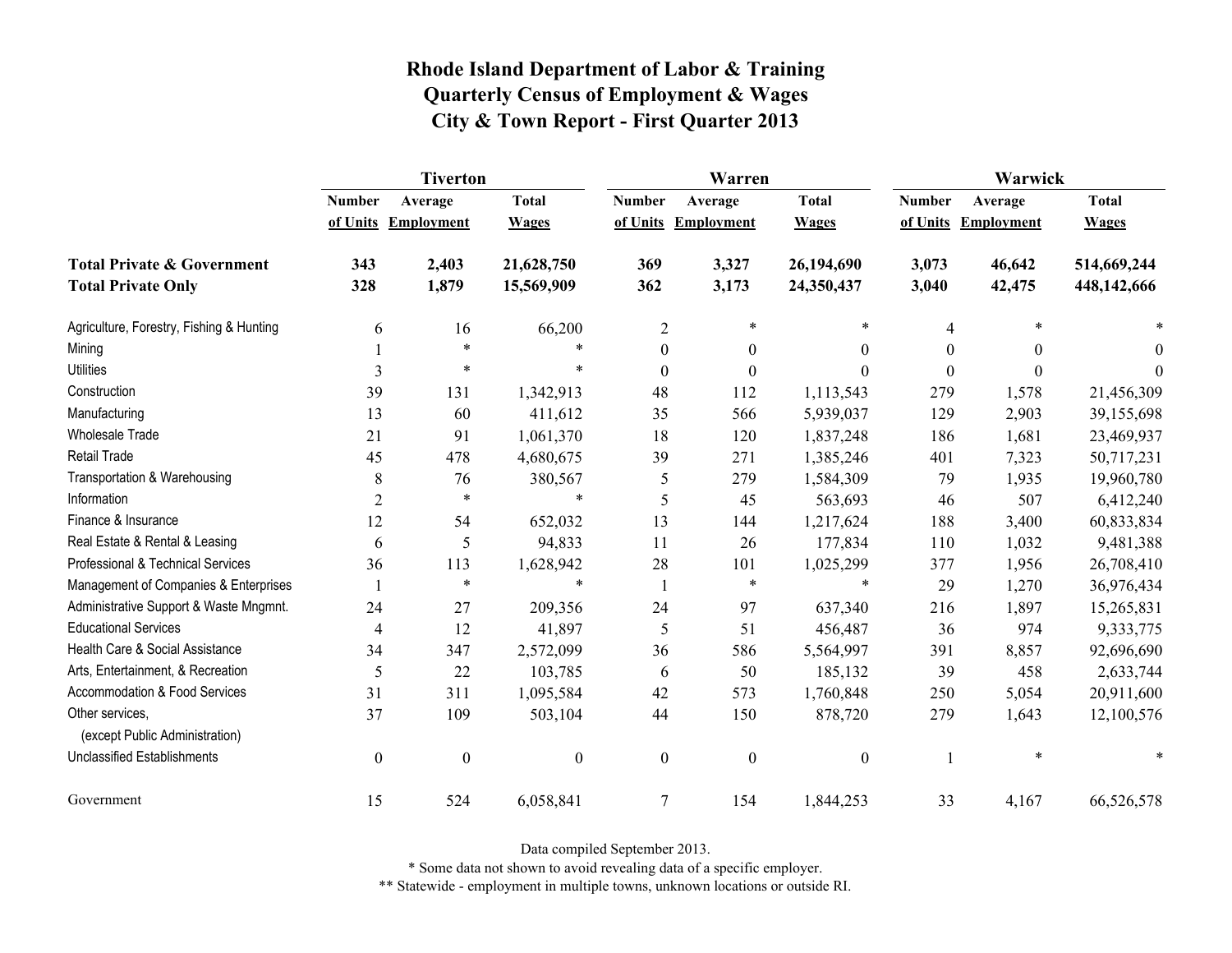|                                                   | Westerly         |                     |                  |                  | <b>West Greenwich</b> |                  |                | <b>West Warwick</b> |              |  |
|---------------------------------------------------|------------------|---------------------|------------------|------------------|-----------------------|------------------|----------------|---------------------|--------------|--|
|                                                   | <b>Number</b>    | Average             | <b>Total</b>     | <b>Number</b>    | Average               | <b>Total</b>     | <b>Number</b>  | Average             | <b>Total</b> |  |
|                                                   |                  | of Units Employment | <b>Wages</b>     |                  | of Units Employment   | <b>Wages</b>     |                | of Units Employment | <b>Wages</b> |  |
| <b>Total Private &amp; Government</b>             | 838              | 8,850               | 84,492,242       | 187              | 3,040                 | 63,571,727       | 591            | 7,544               | 82,052,892   |  |
| <b>Total Private Only</b>                         | 822              | 7,772               | 71,307,177       | 177              | 2,650                 | 58,406,004       | 576            | 6,543               | 68,115,007   |  |
| Agriculture, Forestry, Fishing & Hunting          | $\overline{2}$   | $\ast$              | $\ast$           | $\overline{2}$   | $\ast$                | $\ast$           | $\mathbf{0}$   | $\theta$            | 0            |  |
| Mining                                            | 3                | $\ast$              | $\ast$           |                  | $\ast$                |                  | $\theta$       | $\theta$            | 0            |  |
| <b>Utilities</b>                                  | $\theta$         | $\boldsymbol{0}$    | $\theta$         | $\boldsymbol{0}$ | $\boldsymbol{0}$      | $\theta$         | $\mathbf{0}$   | $\boldsymbol{0}$    | 0            |  |
| Construction                                      | 85               | 229                 | 2,396,979        | 39               | 111                   | 1,103,224        | 70             | 187                 | 1,779,585    |  |
| Manufacturing                                     | 31               | 507                 | 6,222,788        | 9                | 1,094                 | 39,270,373       | 28             | 1,275               | 15,825,529   |  |
| Wholesale Trade                                   | 29               | 72                  | 848,027          | 12               | 242                   | 3,708,944        | 33             | 252                 | 3,984,045    |  |
| Retail Trade                                      | 138              | 1,759               | 11,303,774       | 13               | 59                    | 323,537          | 92             | 901                 | 6,273,207    |  |
| Transportation & Warehousing                      | 9                | 63                  | 494,982          | 5                | *                     | $\ast$           | 12             | 314                 | 2,480,268    |  |
| Information                                       | 16               | 136                 | 2,037,679        | 3                | $\ast$                | $\ast$           | 7              | $\ast$              |              |  |
| Finance & Insurance                               | 26               | 340                 | 5,443,267        | 6                | 30                    | 312,155          | 22             | 620                 | 9,958,855    |  |
| Real Estate & Rental & Leasing                    | 22               | 69                  | 524,718          | 3                | *                     | $\ast$           | 23             | 59                  | 524,818      |  |
| Professional & Technical Services                 | 68               | 262                 | 3,046,863        | 23               | $\ast$                | $\ast$           | 51             | 117                 | 1,606,540    |  |
| Management of Companies & Enterprises             | 8                | $\ast$              | $\ast$           | $\theta$         | $\theta$              | $\Omega$         | $\overline{2}$ | $\ast$              |              |  |
| Administrative Support & Waste Mngmnt.            | 50               | 141                 | 1,306,940        | 19               | 100                   | 959,677          | 23             | 150                 | 959,226      |  |
| <b>Educational Services</b>                       | 10               | 73                  | 362,409          | $\overline{c}$   | $\ast$                | $\ast$           | 9              | 56                  | 274,308      |  |
| Health Care & Social Assistance                   | 116              | 2,053               | 20,393,899       | 9                | 125                   | 677,976          | 55             | 665                 | 5,761,409    |  |
| Arts, Entertainment, & Recreation                 | 34               | 259                 | 1,718,701        | $\overline{c}$   | $\ast$                | $\ast$           | 10             | 21                  | 98,557       |  |
| <b>Accommodation &amp; Food Services</b>          | 98               | 1,209               | 5,640,600        | 20               | 227                   | 992,978          | 67             | 691                 | 2,518,967    |  |
| Other services,<br>(except Public Administration) | 77               | 254                 | 1,587,996        | 9                | 17                    | 235,510          | 71             | 290                 | 1,743,163    |  |
| <b>Unclassified Establishments</b>                | $\boldsymbol{0}$ | $\boldsymbol{0}$    | $\boldsymbol{0}$ | $\boldsymbol{0}$ | $\boldsymbol{0}$      | $\boldsymbol{0}$ |                | $\ast$              |              |  |
| Government                                        | 16               | 1,078               | 13,185,065       | 10               | 390                   | 5,165,723        | 15             | 1,001               | 13,937,885   |  |

Data compiled September 2013.

\* Some data not shown to avoid revealing data of a specific employer.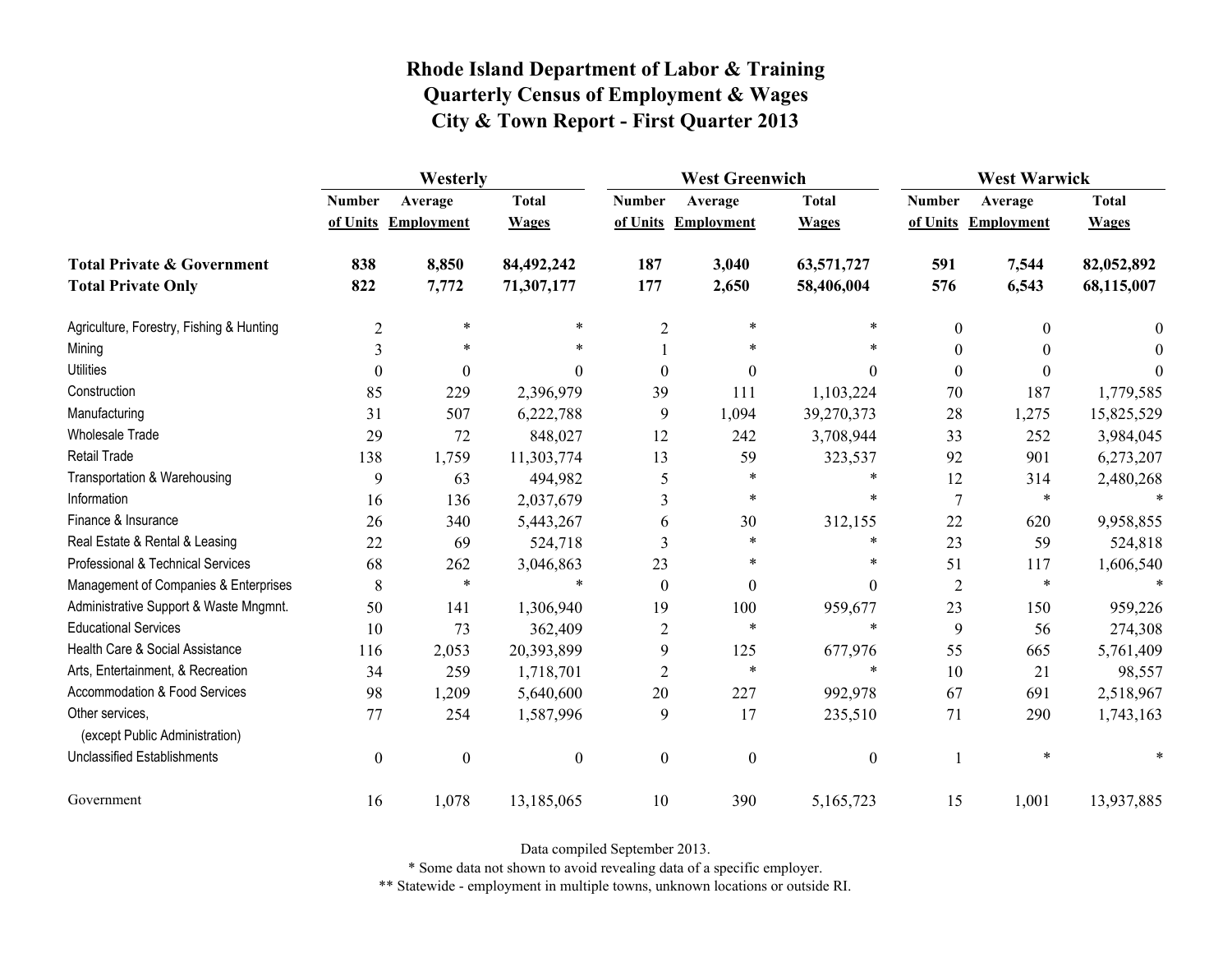|                                                   |                  | Woonsocket        |                  | Statewide **  |                   |              |  |
|---------------------------------------------------|------------------|-------------------|------------------|---------------|-------------------|--------------|--|
|                                                   | <b>Number</b>    | Average           | <b>Total</b>     | <b>Number</b> | Average           | <b>Total</b> |  |
|                                                   | of Units         | <b>Employment</b> | <b>Wages</b>     | of Units      | <b>Employment</b> | <b>Wages</b> |  |
| <b>Total Private &amp; Government</b>             | 845              | 13,964            | 260,688,614      | 3,772         | 9,836             | 181,256,008  |  |
| <b>Total Private Only</b>                         | 825              | 12,458            | 241,128,182      | 3,768         | 9,777             | 179,800,949  |  |
| Agriculture, Forestry, Fishing & Hunting          | $\boldsymbol{0}$ | $\boldsymbol{0}$  | $\overline{0}$   | 3             | $\ast$            | *            |  |
| Mining                                            | $\boldsymbol{0}$ | $\boldsymbol{0}$  | $\boldsymbol{0}$ | $\theta$      | 0                 | $\theta$     |  |
| <b>Utilities</b>                                  | $\overline{2}$   | $\ast$            | $\ast$           | 3             | $\ast$            | $\ast$       |  |
| Construction                                      | 59               | 270               | 2,764,173        | 300           | 617               | 8,192,147    |  |
| Manufacturing                                     | 53               | 920               | 10,229,819       | 33            | 186               | 3,085,212    |  |
| <b>Wholesale Trade</b>                            | 40               | 404               | 5,831,122        | 1,299         | 2,162             | 56,820,783   |  |
| Retail Trade                                      | 114              | 1,260             | 8,214,575        | 93            | 655               | 15,888,809   |  |
| Transportation & Warehousing                      | 14               | $\ast$            | *                | 42            | 96                | 1,333,796    |  |
| Information                                       | 8                | 49                | 315,470          | 205           | 530               | 9,502,626    |  |
| Finance & Insurance                               | 25               | 178               | 2,045,849        | 175           | 497               | 14,278,720   |  |
| Real Estate & Rental & Leasing                    | 33               | 143               | 1,102,242        | 44            | 123               | 2,139,796    |  |
| Professional & Technical Services                 | 84               | 457               | 9,329,816        | 720           | 1,315             | 25,546,218   |  |
| Management of Companies & Enterprises             | 12               | $\ast$            | $\ast$           | 59            | 232               | 4,422,568    |  |
| Administrative Support & Waste Mngmnt.            | 36               | 331               | 2,796,638        | 440           | 2,411             | 26,815,920   |  |
| <b>Educational Services</b>                       | 12               | 322               | 2,796,280        | 87            | 155               | 1,558,149    |  |
| Health Care & Social Assistance                   | 134              | 3,994             | 33,304,295       | 75            | 338               | 5,455,654    |  |
| Arts, Entertainment, & Recreation                 | 7                | 78                | 318,345          | 22            | 34                | 442,008      |  |
| Accommodation & Food Services                     | 103              | 1,050             | 3,790,814        | 31            | 140               | 838,056      |  |
| Other services,<br>(except Public Administration) | 89               | 325               | 2,009,822        | 108           | 259               | 3,066,809    |  |
| <b>Unclassified Establishments</b>                | $\boldsymbol{0}$ | $\boldsymbol{0}$  | $\boldsymbol{0}$ | 29            | 23                | 276,944      |  |
|                                                   |                  |                   |                  |               |                   |              |  |
| Government                                        | 20               | 1,506             | 19,560,432       | 4             | 59                | 1,455,059    |  |

Data compiled September 2013.

\* Some data not shown to avoid revealing data of a specific employer.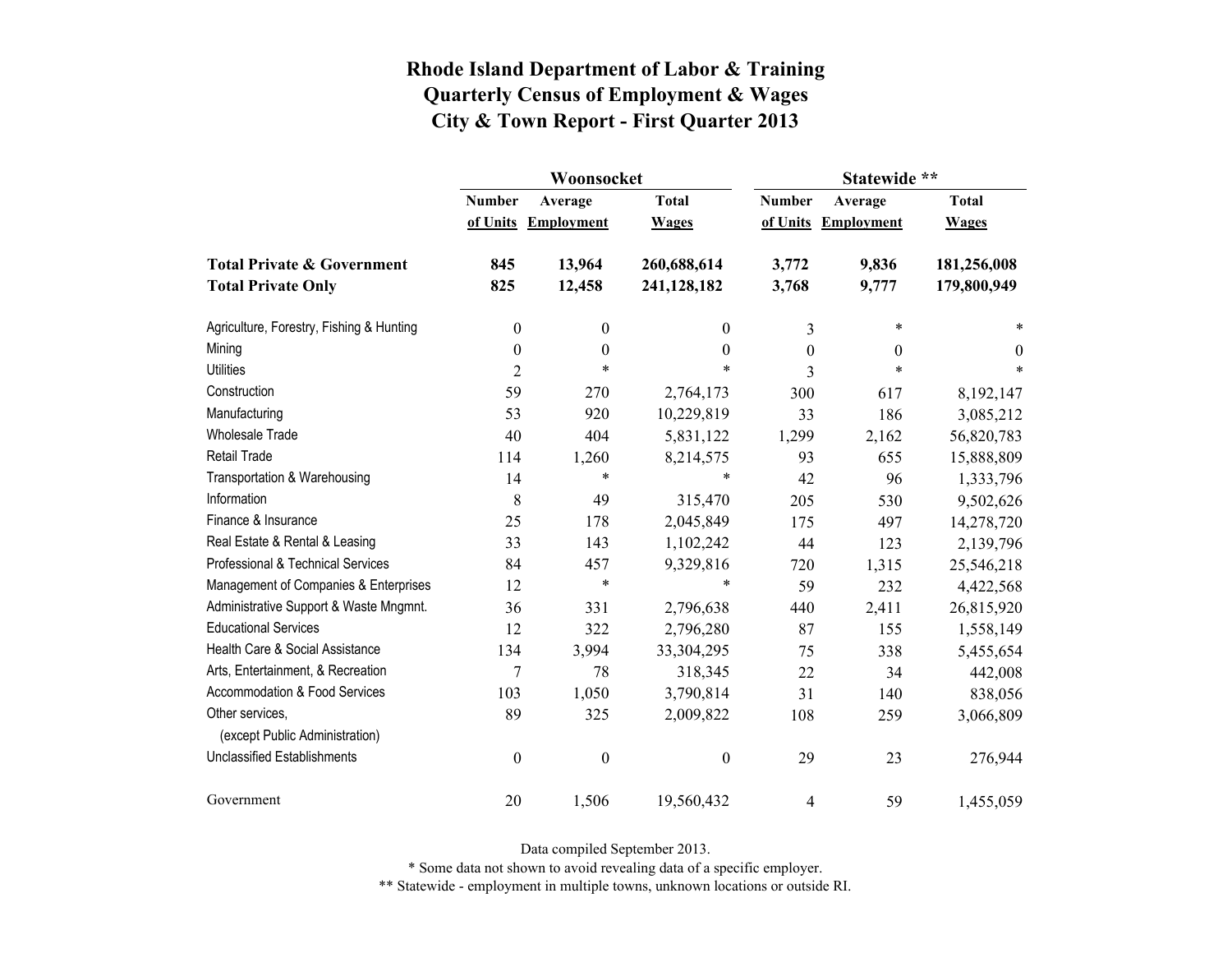|                                                   | <b>Bristol County</b> |                   |                  | <b>Kent County</b> |                   |                  | <b>Newport County</b> |                   |              |
|---------------------------------------------------|-----------------------|-------------------|------------------|--------------------|-------------------|------------------|-----------------------|-------------------|--------------|
|                                                   | <b>Number</b>         | Average           | <b>Total</b>     | <b>Number</b>      | Average           | <b>Total</b>     | <b>Number</b>         | Average           | <b>Total</b> |
|                                                   | of Units              | <b>Employment</b> | <b>Wages</b>     | of Units           | <b>Employment</b> | <b>Wages</b>     | of Units              | <b>Employment</b> | <b>Wages</b> |
| <b>Total Private &amp; Government</b>             | 1,404                 | 13,206            | 119,862,428      | 5,283              | 71,646            | 805,063,855      | 3,210                 | 35,601            | 432,947,551  |
| <b>Total Private Only</b>                         | 1,370                 | 11,183            | 92,984,150       | 5,193              | 64,132            | 696,573,527      | 3,110                 | 28,011            | 287,641,568  |
| Agriculture, Forestry, Fishing & Hunting          | 6                     |                   | 195              | 10                 | 27                | 104,334          | 42                    | 103               | 785,161      |
| Mining                                            | $\boldsymbol{0}$      | $\boldsymbol{0}$  | $\boldsymbol{0}$ | $\overline{c}$     | $\mathfrak{Z}$    | 42,347           | 3                     | 6                 | 60,304       |
| <b>Utilities</b>                                  |                       |                   | 11,814           | $\boldsymbol{0}$   | $\boldsymbol{0}$  | $\boldsymbol{0}$ | 5                     | 50                | 1,359,837    |
| Construction                                      | 173                   | 465               | 5,225,331        | 560                | 2,446             | 34,633,249       | 309                   | 1,247             | 13,715,624   |
| Manufacturing                                     | 106                   | 1,571             | 16,419,434       | 228                | 6,034             | 108,228,076      | 92                    | 2,204             | 50,673,558   |
| Wholesale Trade                                   | 74                    | 264               | 5,084,190        | 318                | 2,578             | 41,628,408       | 125                   | 469               | 7,100,490    |
| <b>Retail Trade</b>                               | 131                   | 1,187             | 7,404,114        | 665                | 10,675            | 74,304,680       | 425                   | 3,779             | 26,359,887   |
| Transportation & Warehousing                      | 13                    | 298               | 1,701,555        | 113                | 2,790             | 27,458,777       | 77                    | 503               | 3,518,983    |
| Information                                       | 26                    | 100               | 1,334,061        | 77                 | 1,429             | 20,484,231       | 56                    | 655               | 9,869,763    |
| Finance & Insurance                               | 53                    | 490               | 5,648,057        | 286                | 4,447             | 77,502,043       | 105                   | 970               | 16,715,869   |
| Real Estate & Rental & Leasing                    | 39                    | 107               | 875,205          | 180                | 1,272             | 12,053,318       | 121                   | 552               | 5,345,705    |
| Professional & Technical Services                 | 142                   | 307               | 3,976,038        | 621                | 3,373             | 50,492,077       | 406                   | 2,922             | 46,055,634   |
| Management of Companies & Enterprises             | 8                     | 47                | 559,171          | 46                 | 1,535             | 41,096,560       | 20                    | 520               | 7,436,146    |
| Administrative Support & Waste Mngmnt.            | 93                    | 259               | 1,907,725        | 365                | 2,592             | 21,397,487       | 226                   | 664               | 5,816,013    |
| <b>Educational Services</b>                       | 31                    | 1,536             | 16,531,291       | 72                 | 1,386             | 12,366,792       | 51                    | 1,213             | 13,267,445   |
| Health Care & Social Assistance                   | 144                   | 2,191             | 16,347,067       | 623                | 12,389            | 122,067,233      | 268                   | 4,505             | 37,259,451   |
| Arts, Entertainment, & Recreation                 | 29                    | 295               | 2,139,278        | 70                 | 652               | 3,582,787        | 90                    | 938               | 7,055,142    |
| Accommodation & Food Services                     | 122                   | 1,439             | 4,591,065        | 459                | 8,003             | 32,049,360       | 360                   | 5,167             | 24,573,717   |
| Other services,<br>(except Public Administration) | 179                   | 627               | 3,228,559        | 496                | 2,495             | 17,058,086       | 328                   | 1,541             | 10,662,039   |
| <b>Unclassified Establishments</b>                | $\boldsymbol{0}$      | $\boldsymbol{0}$  | $\boldsymbol{0}$ | $\overline{2}$     | $\overline{7}$    | 23,682           |                       |                   | 10,800       |
| Government                                        | 34                    | 2,023             | 26,878,278       | 90                 | 7,629             | 108,490,328      | 100                   | 7,590             | 145,305,983  |

Data compiled September 2013.

\* Some data not shown to avoid revealing data of a specific employer.